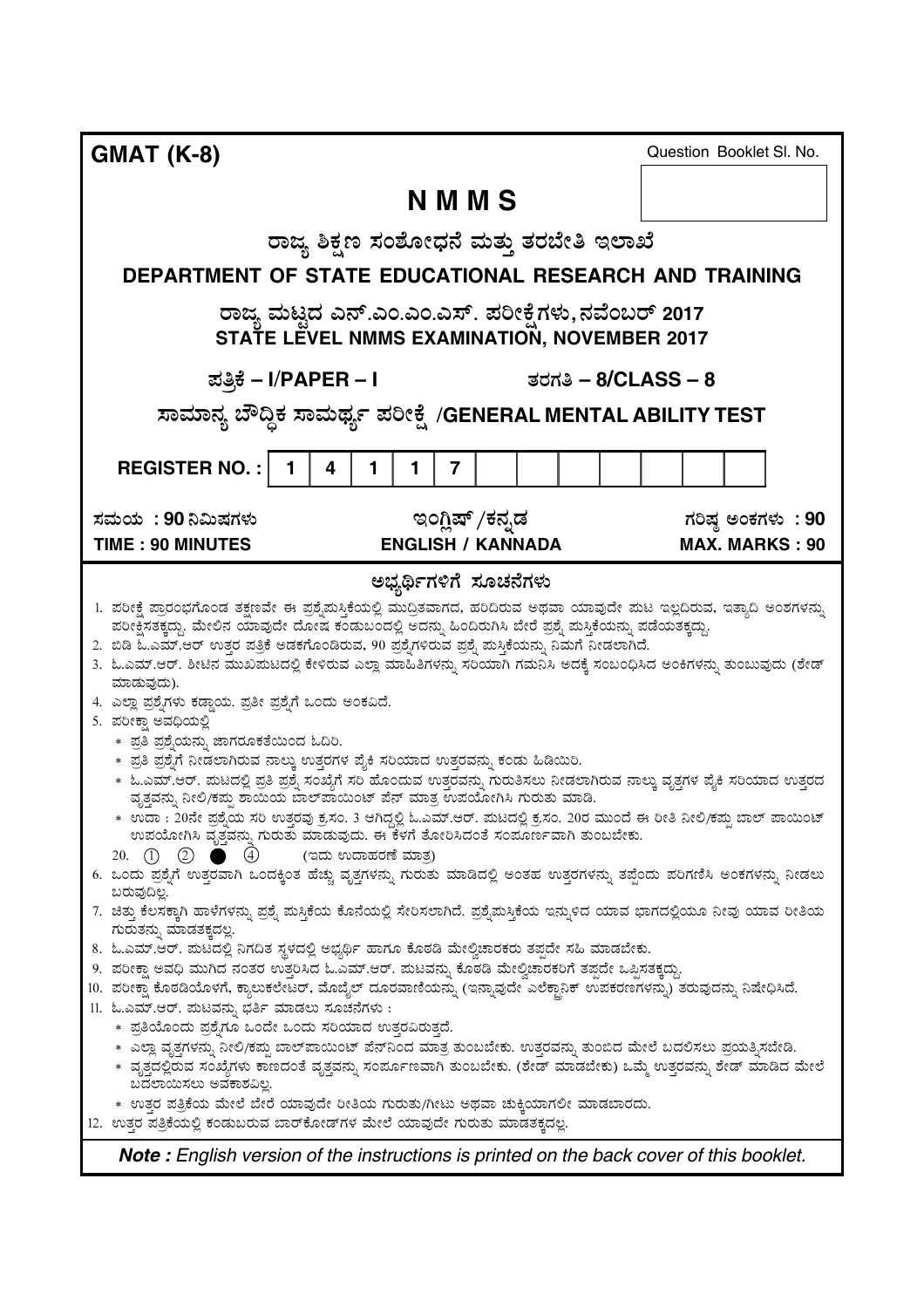# 

## **SPACE FOR ROUGH WORK** ಚಿತ್ತು ಬರಹಕ್ಕಾಗಿ ಸ್ಥಳ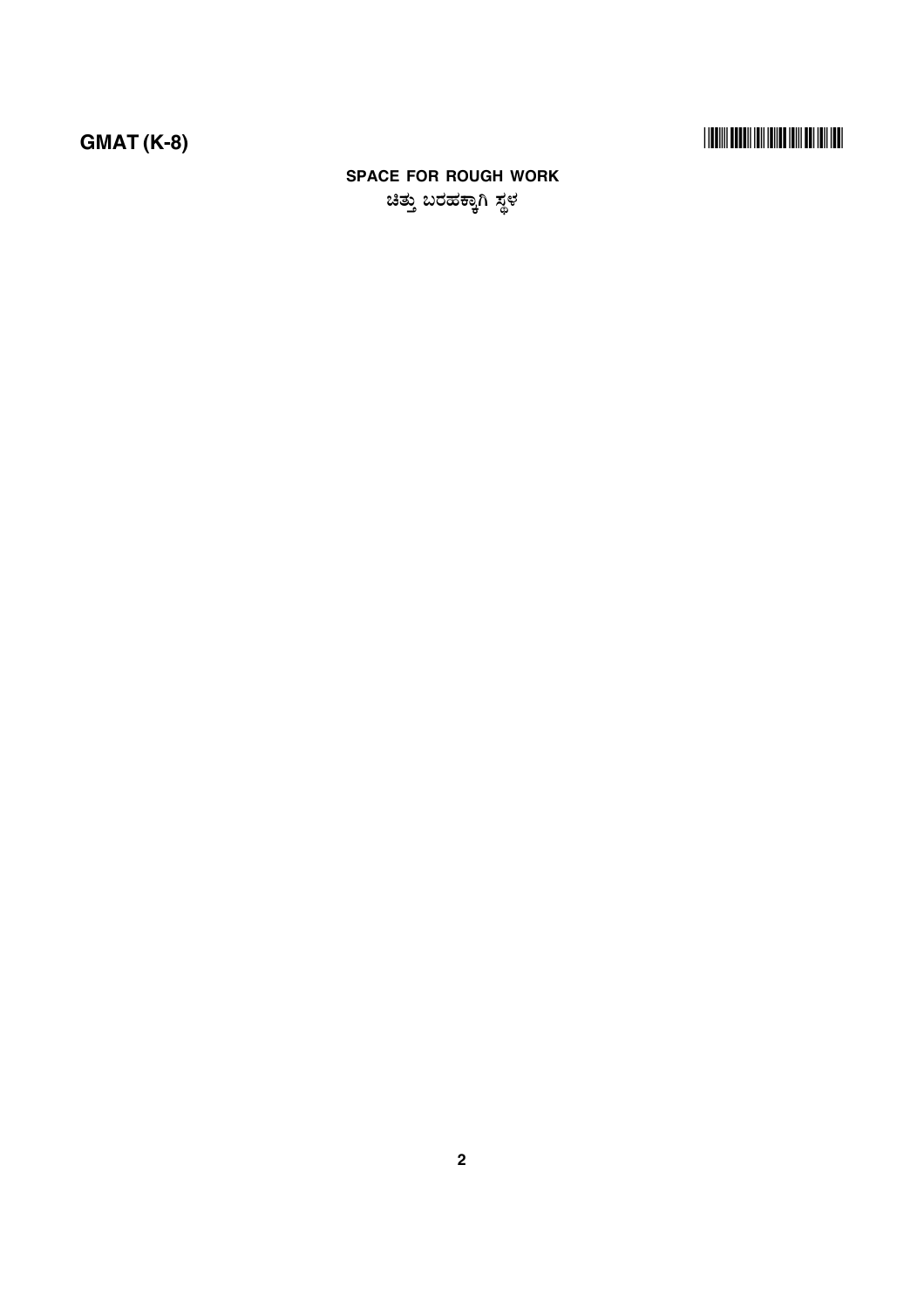#### $GMAT (K-8)$

#### **GENERAL MENTAL ABILITY TEST**

<u>ಸಾಮಾನ್ನ ಬೌದಿಕ ಸಾಮರ್ಥ್</u>ಲ ಪರೀಕೆ

#### **(Questions 1 – 5)**

?#( 4% & **1 – 5)**

**Directions :** Complete the following number series by choosing the correct number from ಸರಿಯಾದ ಸಂಖ್ಯೆಗಳನ್ನು ಆರಿಸಿ, ಕೆಳಗಿನ ಸಂಖ್ಯಾ the given choices.

.\_\_ .<br>**ಸೂಚನೆಗಳು**: ಕೊಟಿರುವ ಪರ್ಯಾಯಗಳಿಂದ ಶ್ರೇಣಿಗಳನ್ನು ಪೂರ್ಣಗೊಳಿಸಿ.

**1. 13, 27, 43, 61, 81, ?** 1) 101 2) 102 3) 103 4) 105 **2. 7, 11, 19, 35, ?, 131** 1) 39 2) 43 3) 51 4) 67

**3. 9, 13, 22, 38, ?, 99** 1) 54 2) 63 3) 74 4) 87 **4. 4, 12, 39, 103, 228, ?** 1) 292 2) 353 3) 444 4) 571

**5. 4, 7, 12, 21, 38, ?**

- 1) 71
- 2) 73
- 3) 76
- 4) 81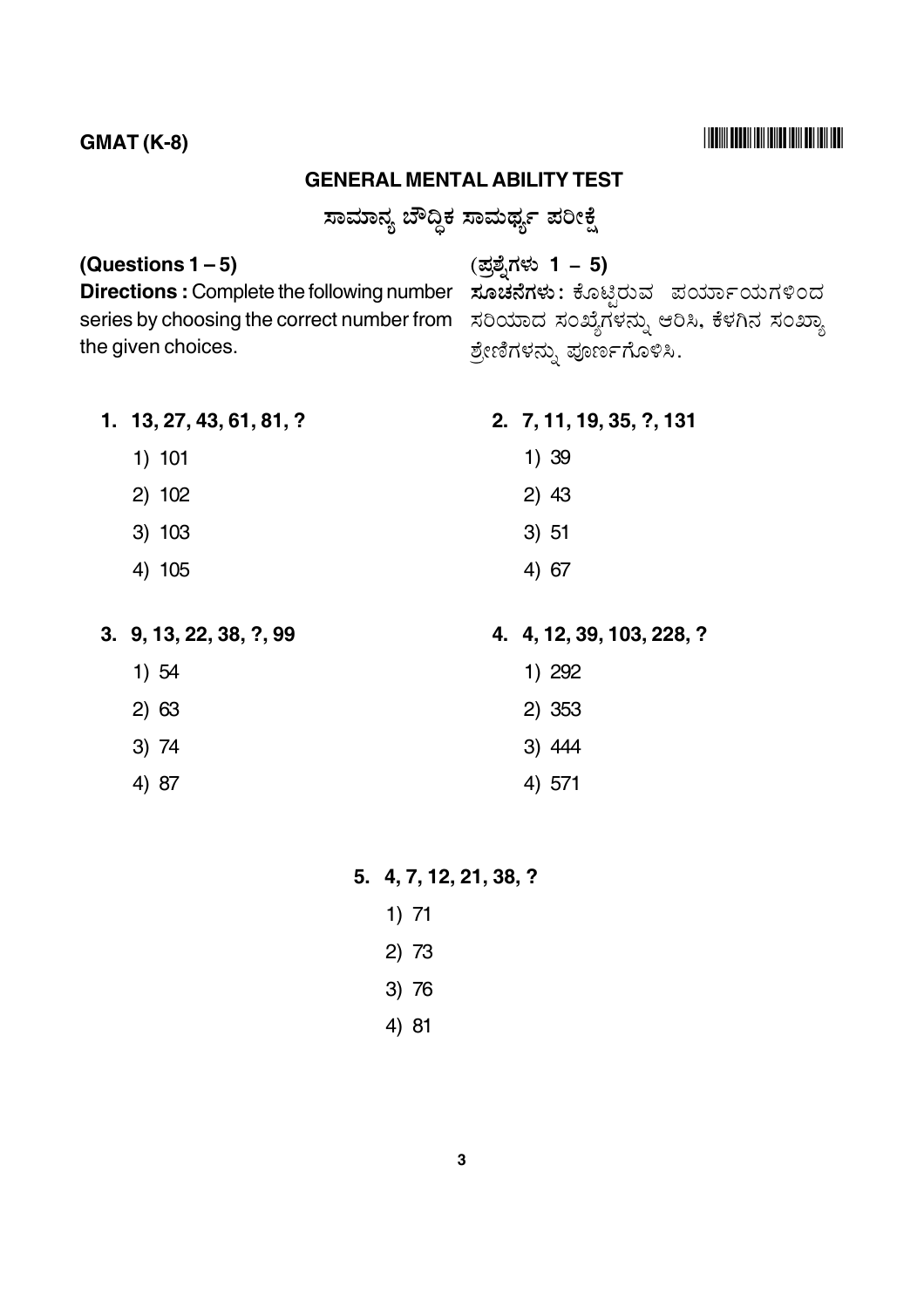#### **GMAT (K-8)** -

#### **(Questions 6 – 10)**

**Directions :** Under each given letter series, four alternatives are given. Complete the series by choosing the correct one.

- **6.**  $pp q q p$  =  $q q$  =  $pp$ 
	- 1) p q p q p q
	- $2)$  q q p p q q
	- 3) p q p p q p
	- 4) p q q p q q

# ?#( 4% & **6 – 10)** ್ತ್ತ್ನ<br>**ಸೂಚನೆಗಳು :** ಕೆಳಗೆ ಕೊಟಿರುವ ಪತಿಯೊಂದು ಅಕರ ಶ್ರೇಣಿಗೂ ನಾಲ್ಕು ಪರ್ಯಾಯಗಳನ್ನು ಕೊಟ್ಟಿದೆ. ಸರಿಯಾದುದನ್ನು ಆರಿಸಿ ಶ್ರೇಣಿಯನ್ನು ಪೂರ್ಣಗೊಳಿಸಿ.

- **7. l m \_ n \_ l l \_ n \_ m l \_ m n**
	- 1) m n m n l
	- 2) n m m n l
	- 3) n n m m l
	- 4) m n n m n

- **8. a \_ a c \_ d a \_ a \_ a \_**
	- 1) b a b c d
	- 2) b c c b d
	- 3) c a c d b
	- 4) d a b c d
- **9. CX, DW, EV, FU, GT, ?, ?**
	- 1) HP, JQ
	- 2) SH, RI
	- 3) IS, JR
	- 4) HS, IR

#### **10. e \_ f g f \_ g h \_ g h i \_ h i j**

- 1) e f h g 2) f e g h
- 3) e f g h
- 4) g h f e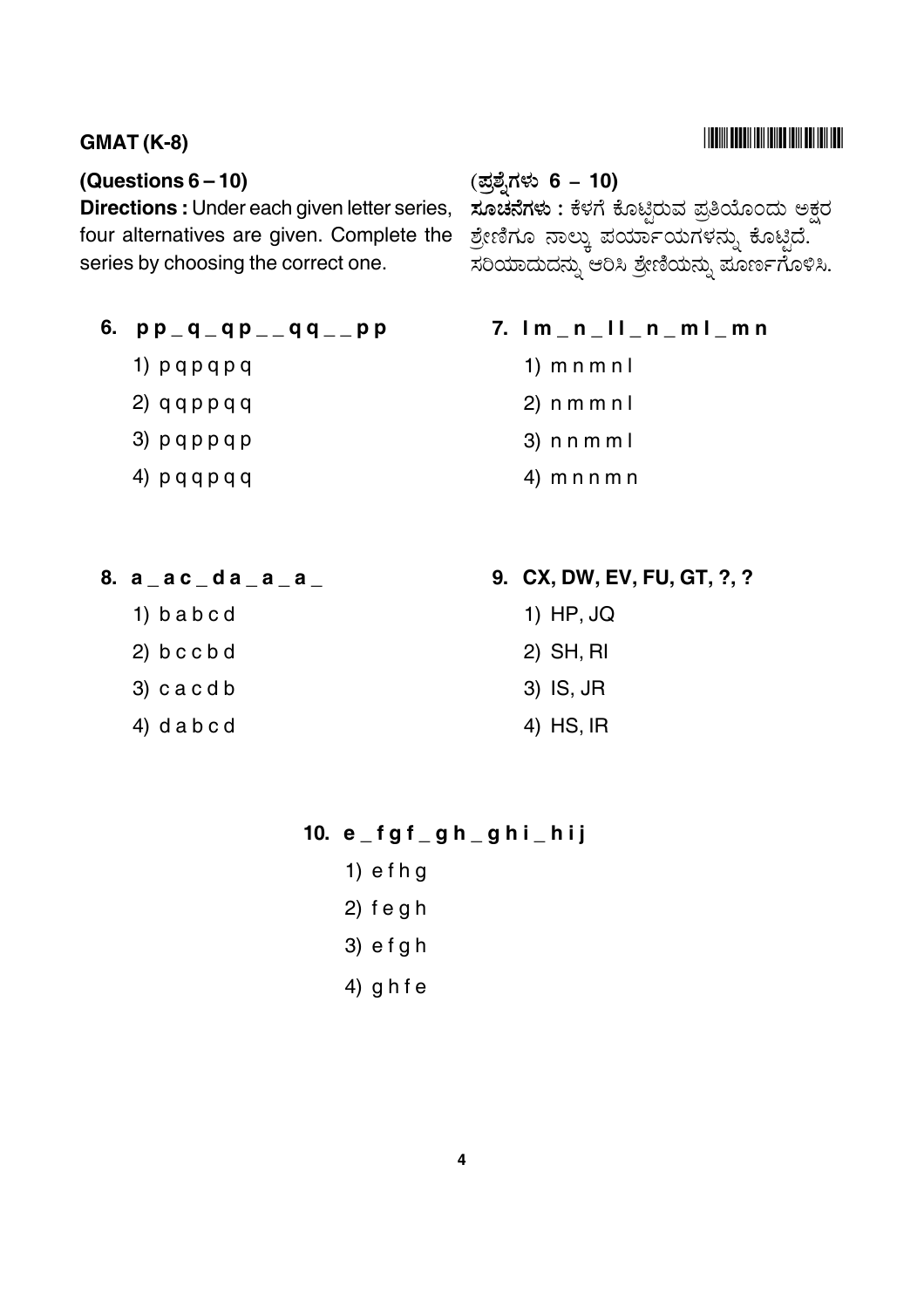## $GMAT (K-8)$

## **(Questions 11 – 15)**

1) 14

2) 22

3) 34

4) 47

**11. 7, 14, 22, 34, 47, 62**

?#( 4% & **11 – 15)** .\_\_ ್ನ<br>**ಸೂಚನೆಗಳು :** ಕೊಟಿರುವ ಶೇಣಿಯಲಿ ತಪಾದ .<br>ಸಂಖ್ಯೆಯನ್ನು ಕಂಡು ಹಿಡಿಯಿರಿ. **Directions :** Find the wrong number in the given series.

#### **12. 9, 7, 13, 10, 17, 14, 21, 16**

- 1) 9
- 2) 13
- 3) 14
- 4) 21

| 13. 4, 20, 80, 230, 480, 480 | 14. 17, 23, 31, 39, 41, 47 |
|------------------------------|----------------------------|
| 1)20                         | 1) 17                      |
| 2) 80                        | 2) 23                      |
| 3) 230                       | 3)31                       |
| - 480                        | 4) 39                      |

#### **15. 7, 12, 22, 42, 86, 162**

- 1) 86
- 2) 42
- 3) 32
- 4) 12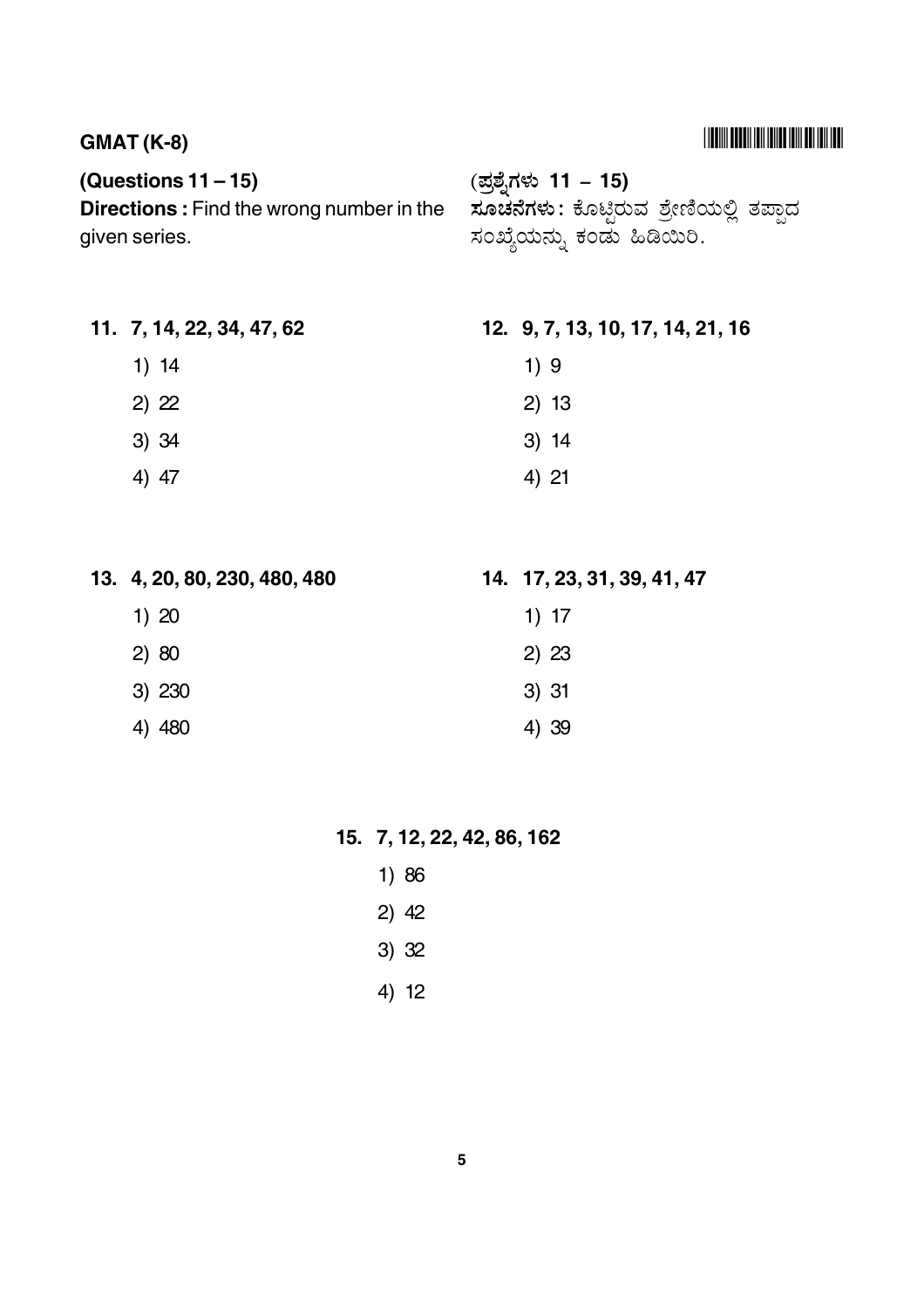## $GMAT (K-8)$

#### **(Questions 16 – 21)**

**Directions :** In the given questions there are four groups of numbers / pairs of numbers / group of letters of which three are alike and one is different. Find the one which is different.

# ?#( 4% & **16 – 21)** ್ತ್ರ್ನ<br>**ಸೂಚನೆಗಳು:** ಈ ಕೆಳಗಿನ ಪಶೆ.ಗಳಲಿ ಪ್ರತಿಯೊಂದರಲ್ಲಿಯೂ ಸಂಖ್ಯೆಗಳು/ಜೋಡಿ ಸಂಖ್ಯೆಗಳು/ .<br>ಅಕ್ಷರಗಳ ಗುಂಪುಗಳ ನಾಲ್ಕು ಗುಂಪುಗಳನ್ನು ಕೊಟ್ಟಿದೆ. 4 5 )\* 6 #
 7 8 ಹೊಂದಿರುತವೆ. ಒಂದು ಮಾತ ಬಿನ.ವಾಗಿದೆ. ಬಿನ.ವಾಗಿರುವುದನು. ಗುರುತಿಸಿ.

| <b>16.</b> 1) $4,22$ | <b>17.</b> 1) $144$ |
|----------------------|---------------------|
| 2) 6, 42             | 2)169               |
| 3) 8, 72             | 3) 202              |
| 4) 10, 110           | 4) 327              |

| <b>18.</b> 1) $4, 8$ | <b>19.</b> 1) CEDF |
|----------------------|--------------------|
| $2)$ 9,64            | $2)$ G I H J       |
| $3)$ 25, 125         | 3) KLMN            |
| 4) 36, 216           | 4) $OQPR$          |

| 20. 1) CPDQ | 21. $1)$ DFI |
|-------------|--------------|
| 2) ESFR     | $2)$ J L P   |
| $3)$ GTHU   | 3) K M Q     |
| 4) I V J W  | 4) SUY       |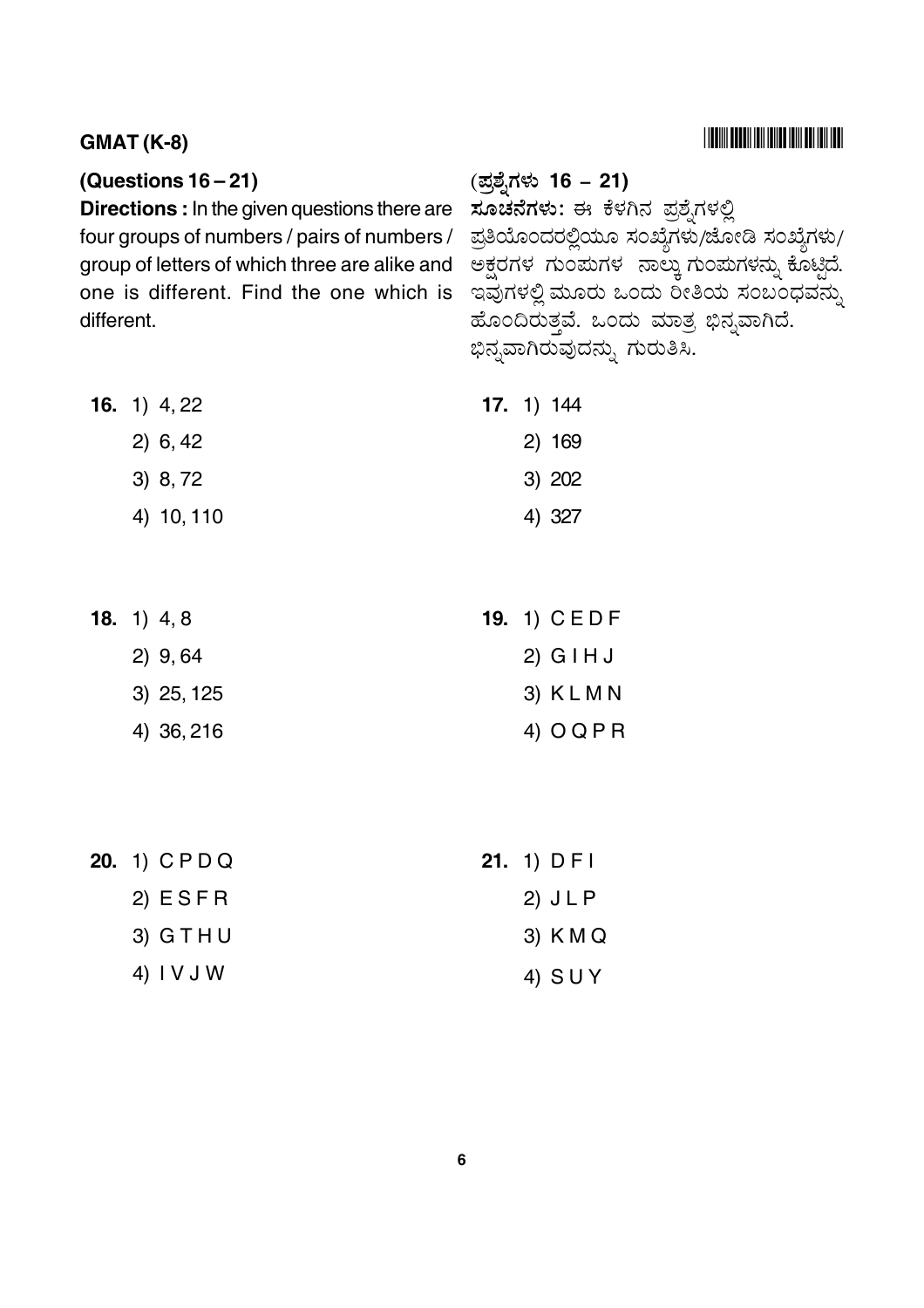## **(Questions 22 – 26)**

**Directions :** The following Venn Diagrams shows the relationship among the three given objects. Indicate the appropriate diagram to show the relationship.

## -

?#( 4% & **22 – 26)** ್ತ್ತ್ನ<br>**ಸೂಚನೆಗಳು :** ಈ ಕೆಳಗಿನ ವೆನ್ ಚಿತಗಳು ಪಶೆ.ಯಲಿರುವ ಮೂರು ವಸುಗಳಿಗಿರುವ ್ನ .<br>ಸಂಬಂದವನು. ಸೂಚಿಸುತದೆ. ಈ ಸಂಬಂದವನು. ಸೂಚಿಸುವ ಸರಿಯಾದ ಚತವನು ಗುರುತಿಸಿ.







**22. Mammals, Rat, Bat** ಸಸನಿಗಳು, ಇಲಿ, ಬಾವಲಿ

- 1) A
- 2) B
- 3) C
- 4) D

#### **24. Asia, Sri Lanka, Colombo**

ಏಷಿಯಾ, ಶ್ರೀಲಂಕಾ, ಕೊಲೊಂಬೊ

- 1) F
- 2) C
- 3) A
- 4) D

## **23. Shark, Birds, Parrot**

- ಶಾರ್ಕ್. ಪಕಿಗಳು. ಗಿಳಿ
- 1) C
- 2) D
- 3) E
- 4) F

## **25. Doctors, Mothers, Nurses**

ವೆ,ದ್ರರು. ತಾಯಿಯರು. ದಾದಿಯರು

- 1) D
- 2) C
- 3) B
- 4) A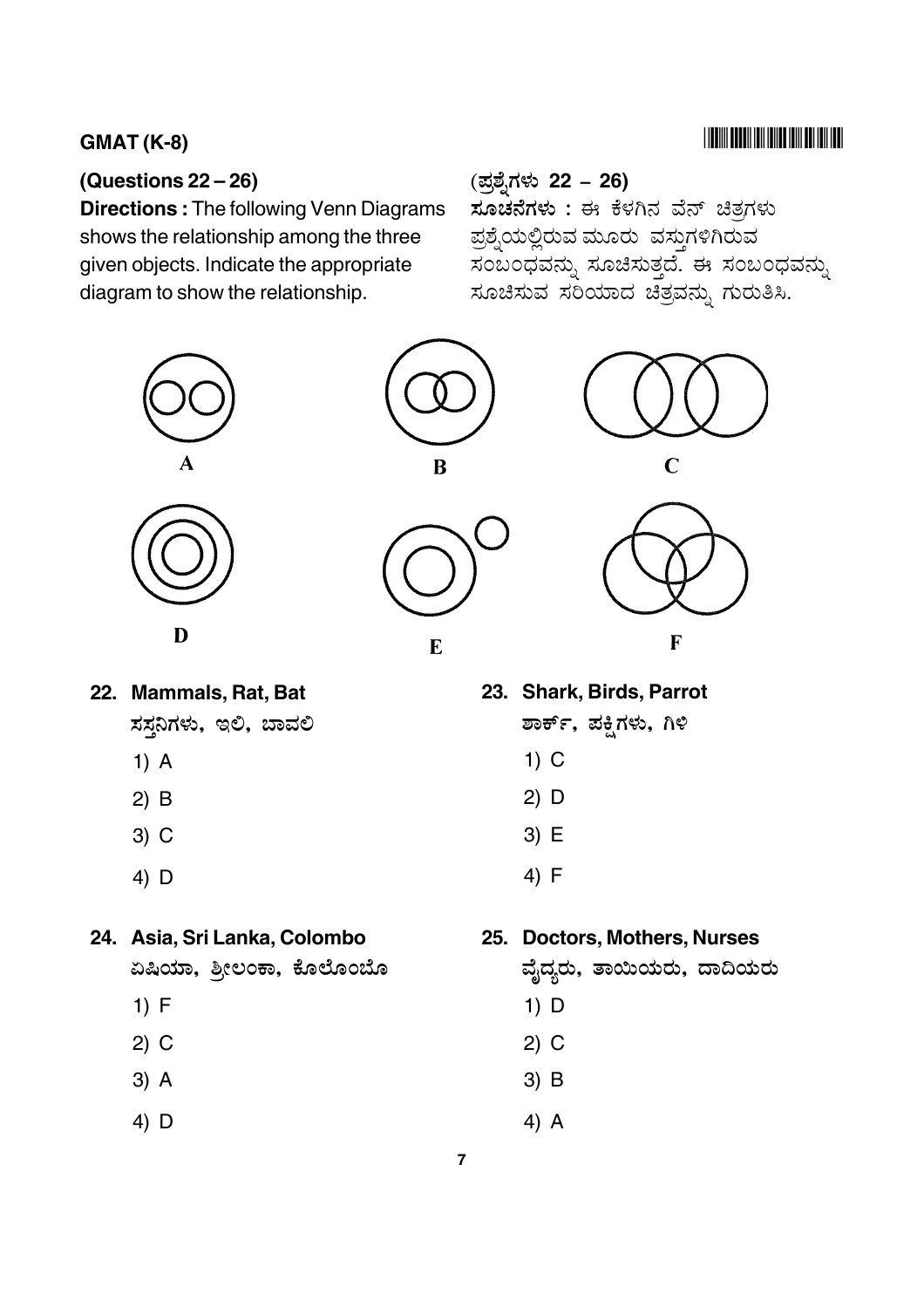#### **GMAT (K-8)** -

# **26. Authors, Teachers, Researchers**

ಲೇಖಕರು. ಶಿಕ್ಕರು, ಸಂಶೋದಕರು

- 1) F
- 2) A
- 3) D
- 4) E

#### **(Questions 27 – 32)**

**Directions :** Complete the given analogy by selecting the correct answers from alternatives.

## ?#( 4% & **27 – 32) ಸೂಚನೆಗಳು** : ಕೊಟಿರುವ ಪರ್ಯಾಯಗಳಿಂದ ಸರಿಯಾದ ಉತರವನು. ಆರಿಸಿ ಕೆಳಗಿನ .<br>ಸಾಮ್ನತೆಯನ್ನು ಪೂರ್ಣಗೊಳಿಸಿ.

**27. 30 : 42 : : ? : 90**

- 1) 49
- 2) 64
- 3) 72
- 4) 81

**29. 9 : 64 : : 25 : ?**

- 1) 36
- 2) 81
- 3) 125
- 4) 216

**31. GH9 : JK12 : : ? : PQ18**

- 1) MN15
- 2) NM15
- 3) MN14
- 4) NM16

#### **28. 14 : 18 : : 34 : ?**

- 1) 36
- 2) 38
- 3) 47
- 4) 51

**30. BDE : FHI : : JLM : ?**

- 1) NOP
- 2) NPQ
- 3) OPQ
- 4) PQR

**32. CFK : EJQ : : QTY : ?**

- 1) RVB
- 2) SXD
- 3) SXE
- 4) RWC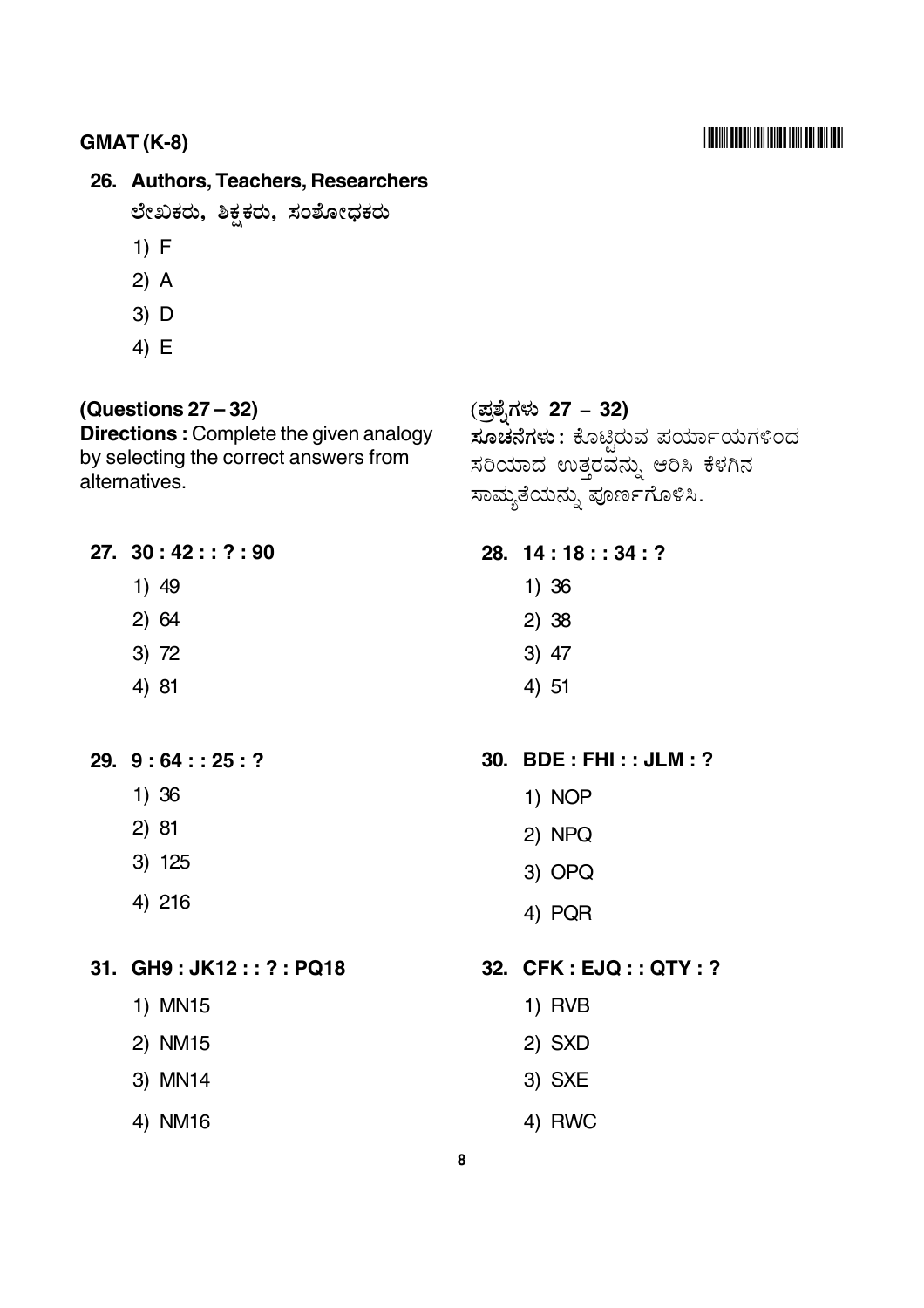#### 

#### **GMAT (K-8)**

#### (Questions  $33 - 35$ )

**Directions: Choose and substitute the** correct set of signs in place of \* sequentially selecting from the given alternatives to make the equations meaningful.

33.  $7 * 6 * 4 * 38$ 

- 1)  $-, x, =$ 2)  $\times$ , =, - $3) \times, -, =$
- $4) + x =$

35.  $6 * 4 * 2 * 12$ 

1)  $\times$ ,  $\div$ , =  $2) \times, -, =$  $3) = -$ ,  $\div$ 4)  $-, x, =$ 

#### (Questions  $36 - 38$ )

**Directions:** In the given equation find which of the following interchange of signs/numbers would make the equation correct.

#### (ಪ್ರಶ್ನೆಗಳು 33 – 35)

ಸೂಚನೆಗಳು: ಕೊಟ್ಟಿರುವ ಸಮೀಕರಣವನ್ನು ಅರ್ಥಪೂರ್ಣ ಮಾಡಲು, ಕೊಟ್ಟಿರುವ ಯಾವ ಚಿಹ್ನೆಯ ಗಣವನ್ನು \* ಜಾಗದಲ್ಲಿ ಕ್ರಮವಾಗಿ ಆದೇಶಿಸಬೇಕು ಎಂಬುದನ್ನು ಪರ್ಯಾಯಗಳಿಂದ ಆರಿಸಿ.

34.  $16 * 2 * 4 * 2$ 

1)  $\div, -, =$  $2) + 1 = x$  $3) - x = x = 3$ 4)  $\div$  =  $\times$ 

(ಪ್ರಶೈಗಳು 36 – 38)

ಸೂಚನೆಗಳು: ಕೊಟ್ಟಿರುವ ಸಮೀಕರಣದಲ್ಲಿ ಯಾವ ಚಿಹ್ನೆಗಳು/ಸಂಖ್ಯೆಗಳನ್ನು ಅದಲು ಬದಲು ಮಾಡಿದಾಗ ಸಮೀಕರಣ ಸರಿಯಾಗಿರುತ್ತದೆ ಎಂಬುದನ್ನು ಕಂಡುಹಿಡಿಯಿರಿ.

| 36. $36 - 12 \div 8 + 6 = 42$ | 37. $10 \times 6 - 2 + 6 = 4$ | 38. $8 \div 2 = 30 + 3$ |
|-------------------------------|-------------------------------|-------------------------|
| 1) $\div$ and $+$             | 1) $\times$ and +             | 1) $8$ and $3$          |
| ÷ ಮತ್ತು +                     | × ಮತ್ತು +                     | 8 ಮತ್ತು 3               |
| 2) $8$ and $6$                | 2) $+$ and $=$                | $2)$ 2 and 30           |
| 8 ಮತ್ತು 6                     | + ಮತ್ತು =                     | 2 ಮತ್ತು 30              |
| $3)$ – and +                  | 3) $10$ and 4                 | $3) =$ and +            |
| – ಮತ್ತು +                     | 10 ಮತ್ತು 4                    | = ಮತ್ತು +               |
| 4) 36 and 8                   | 4) $2$ and 4                  | 4) $\div$ and $+$       |
| 36 ಮತ್ತು 8                    | 2 ಮತ್ತು 4                     | ÷ ಮತ್ತು +               |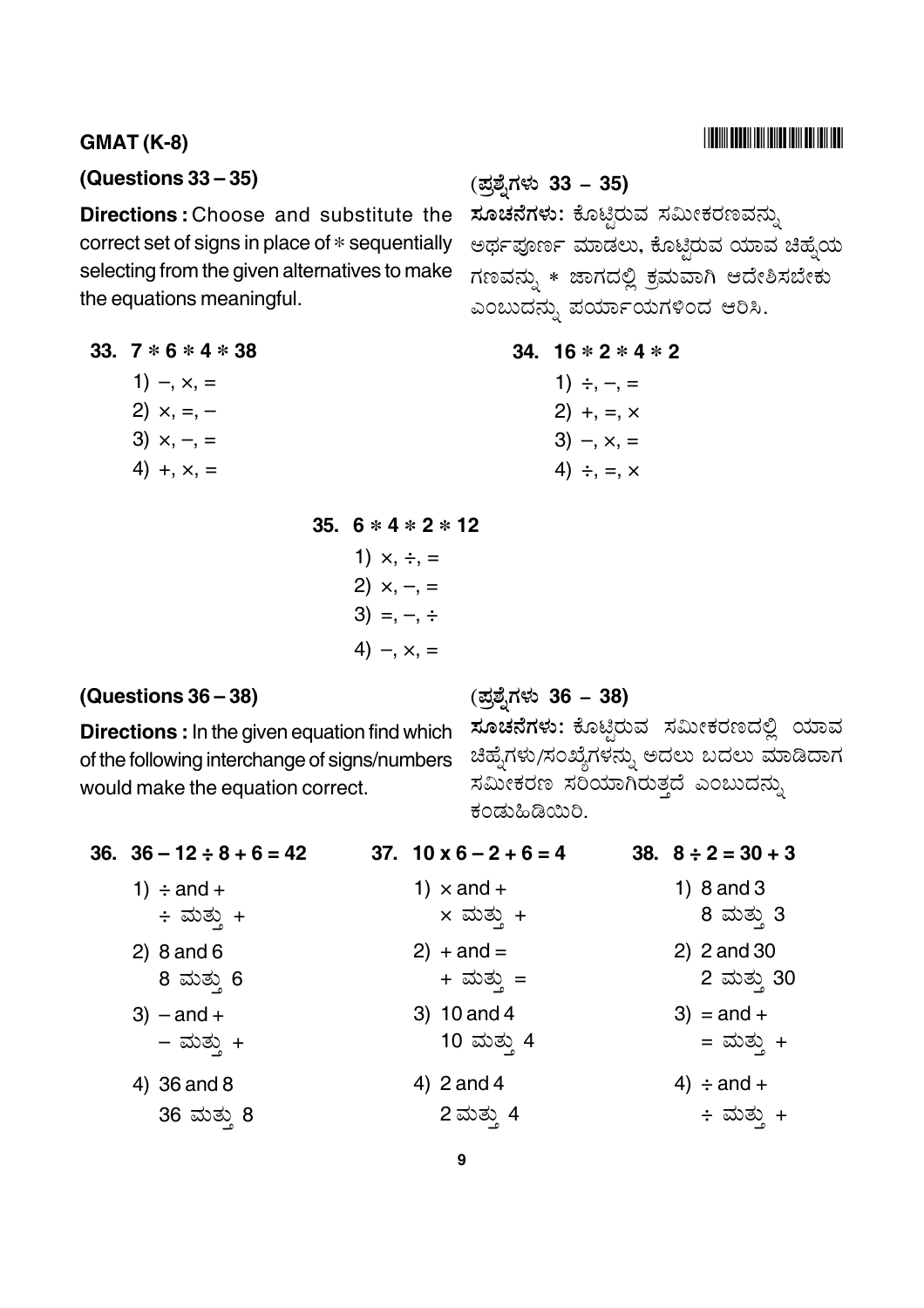#### **GMAT (K-8)**

#### **(Questions 39 – 43)**

**Directions :** The following questions are based on the given diagram below, in which each figure represents a group.







**39. Which number represents the students who study all the three subjects ?**

> ಯಾವ ಸಂಖ್ಯೆಯು ಎಲಾ ಮೂರು ವಿಷಯಗಳನ್ನು ಅಧ್ಯಯನ ಮಾಡುವ ವಿದ್ಯಾರ್ಥಿಗಳನ್ನು ಪ್ರತಿನಿಧಿಸುತ್ತದೆ  $?$

- 1) 6
- 2) 5
- 3) 4
- 4) 2

**40. Which number represents the students who study only Psychology ?**

> ಯಾವ ಸಂಖ್ಯೆಯು ಮನಃಶಾಸ್ತ್ರವನ್ನು ಮಾತ್ರ ಅಧ್ಯಯನ ಮಾಡುವ ವಿದ್ಯಾರ್ಥಿಗಳನ್ನು ಪ್ರತಿನಿಧಿಸುತ್ತದೆ  $?$

- 1) 2
- 2) 4
- 3) 5
- 4) 6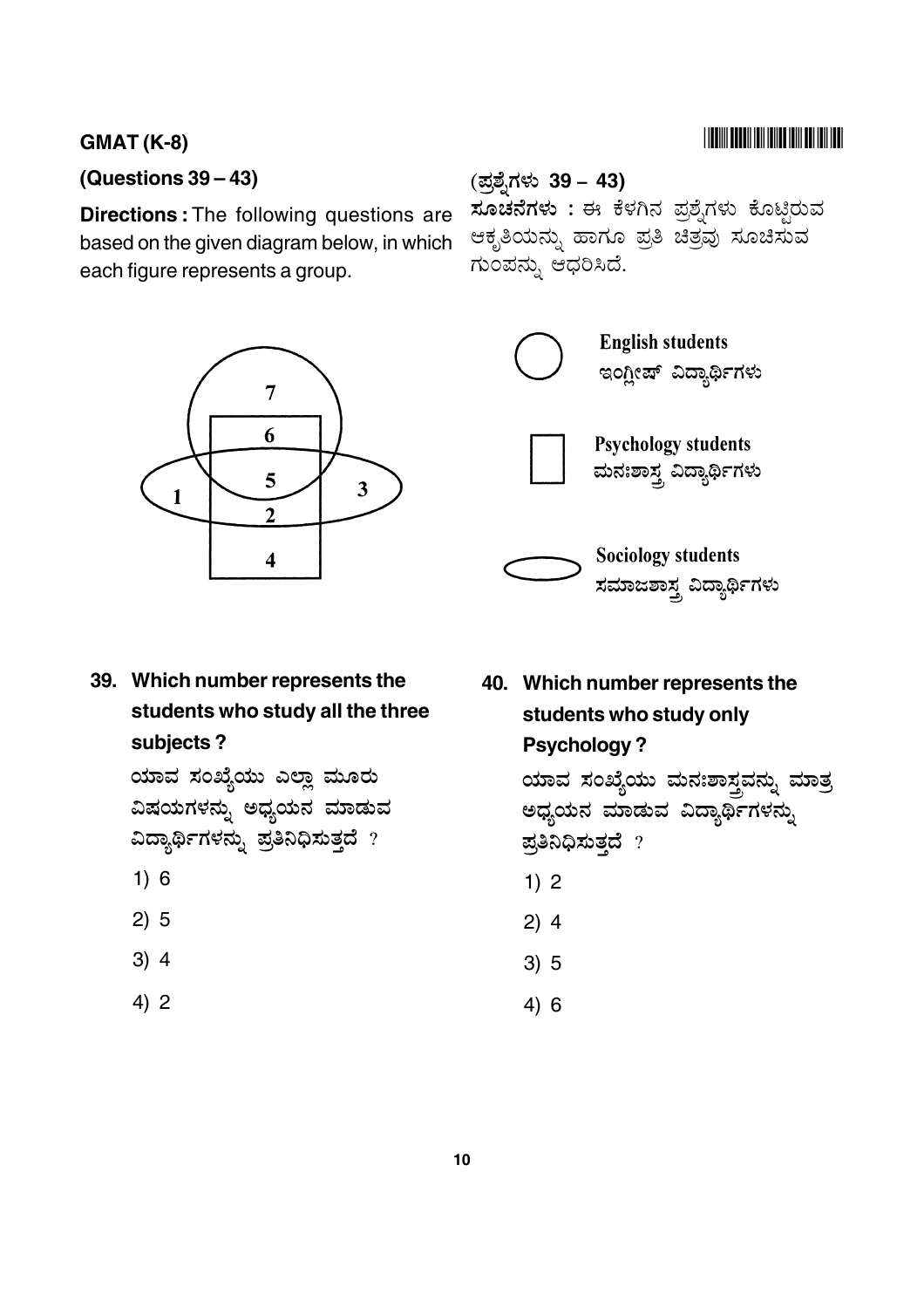## **41. Which number represents the students who study English and Psychology only ?**

ಯಾವ ಸಂಖ್ಯೆಯು ಇಂಗ್ಲೀಷ್ ಮತ್ತು ಮನಃಶಾಸ್ತ್ರವನ್ನು ಅಧ್ಯಯನ ಮಾಡುವ ವಿದ್ಯಾರ್ಥಿಗಳನ್ನು ಮಾತ್ರ ಪ್ರತಿನಿಧಿಸುತ್ತದೆ  $\,$  ?

- 1) 2
- 2) 3
- 3) 5
- 4) 6

# **42. Which number represents the students who study Psychology and**

ಯಾವ ಸಂಖ್ಯೆಯು ಮನಃಶಾಸ್ತ್ರ ಮತ್ತು <u>ಸಮಾಜಶಾಸ್ತ್ರವನ್ನು ಅಧ್ಯಯನ ಮಾಡುವ</u> ವಿದ್ಯಾರ್ಥಿಗಳನ್ನು ಮಾತ್ರ ಪ್ರತಿನಿಧಿಸುತ್ತದೆ  $\,$  ?

1) 2

**Sociology only ?**

2) 3

- 3) 4
- 4) 5

## **43. The number 7 represents**

ಸಂಖ್ಯೆ 7 ಪ್ರತಿನಿಧಿಸುವುದು

- 1) English students who also study the Psychology ಮನಃಶಾಸವನೂ, ಸಹ ಅದ್ವಯನ ಮಾಡುವ ಇಂಗೀಷ್ ವಿದ್ಯಾರ್ಥಿಗಳು
- 2) English students who also study the Sociology ಸಮಾಜಶಾಸವನೂ, ಸಹ ಅದ್ಧಯನ ಮಾಡುವ ತಂಗೀಷ್ ವಿದ್ಯಾರ್ಥಿಗಳು
- 3) Only English students ಇಂಗೀಷ್ ವಿದ್ಯಾರ್ಥಿಗಳನ್ನು ಮಾತ
- 4) Only Psychology students ಮನಃಶಾಸ ವಿದ್ಯಾರ್ಥಿಗಳನ್ನು ಮಾತ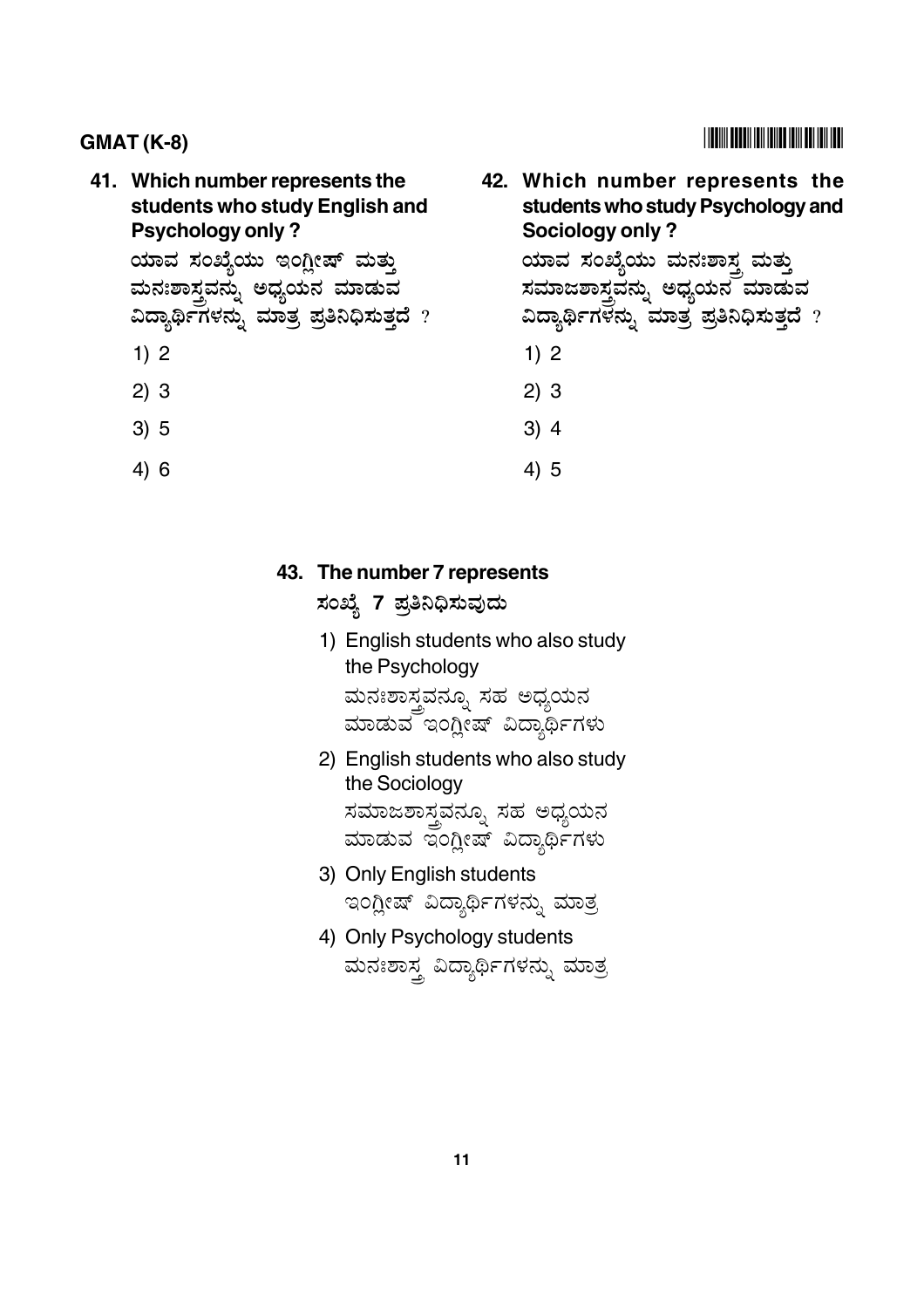#### **GMAT (K-8)**

#### **(Questions 44 – 48)**

**Directions :** Read the following questions carefully and find the answers.

**44. Shrihan starts off left and moves 8 km., then he turns right and moves 4 km., again he turns right and moves 8 km. How far is he from his original position ?**

#### ?# (4% & **44 – 48)**

: % & @ 1 - - ಗಮನವಿಟ್ಳು ಓದಿ. ಪ್ರತಿಯೊಂದು ಪ್ರಶ್ನೆಗೊ .<br>ಉತ್ತರವನ್ನು ಕಂಡುಹಿಡಿಯಿರಿ.

- .<br>44. ಶ್ರೀಹಾನ್ ಎಡಭಾಗದಿಂದ ಪಾರಂಭಿಸಿ 8 km. \_<br>ಚಲಿಸುತಾನೆ. ಅವನು ನಂತರ ಬಲಕೆ ತಿರುಗಿ **4 km**": B A 
 - 7 <sub>ಬಲಕ್ಕೆ</sub> ತಿರುಗಿ 8 km. ದೂರ ಚಲಿಸುತ್ತಾನೆ. ಅವನು ಈಗ ತನ್ನ ಮೂಲಸ್ಥಾನದಿಂದ ಎಷ್ಟು . .<br>ದೂರದಲಿದಾನೆ ?
- 1) 20 km
- 2) 12 km
- 3) 8 km
- 4) 4 km
- **45. Hithaishini's father is twice as old as her brother. She is 7 years younger to her brother but 3 years elder to her sister. If her sister is 12 years of age, how old is her father ?**
	- 1) 30 years
	- 2) 44 years
	- 3) 45 years
	- 4) 50 years
- **46. If all the numbers from 1 to 100 are written, how many times 3 will occur ?**
- .<br>45. ಹಿತೈಷಿಣಿಯ ತಂದೆಯು ಅವಳ ಸಹೋದರನ ಎರಡರಷ್ತು ವಯಸಿನವರಾಗಿದಾರೆ. ಅವಳು ತನ್ನ ಸಹೋದರನಿಗಿಂತ<sup>ೆ</sup>7 ವರ್ಷ ಚಿಕ್ಕವಳಾಗಿದ್ದಾಳೆ ಆದರೆ ತನ್ನ ಸಹೋದರಿಗಿಂತ 3<sup>°</sup>ವರ್ಷ ದೊಡ್ಡವಳಾಗಿದ್ದಾಳೆ. ಅವಳ ಸಹೋದರಿಯ ವಯಸು 12 ವರ್ಷಗಳಾಗಿದ್ದರೆ, ಅವಳ ತಂದೆಯ ವಯಸು ಎಷ್ಟು  $\overline{\phantom{a}}$ 1) 30ವರ್ಷಗಳು 2) 44ವರ್ಷಗಳ<mark>ು</mark>
	- 3) 45ವರ್ಷಗಳ<mark>ು</mark>
	- 4) 50ವರ್ಷಗಳ<mark>ು</mark>
- 46. 1 ರಿಂದ 100 ರವರೆಗಿನ ಎಲ್ಲಾ ಸಂಖ್ಯೆಗಳ<mark>ನ್</mark>ಸು <u>ಬರೆದರೆ, 3 ಎಷ್</u>ವು ಸಲ ಕಂಡುಬರುತ್ತದೆ ?
- 1) 18
- 2) 19
- 3) 20
- 4) 21
	- **12**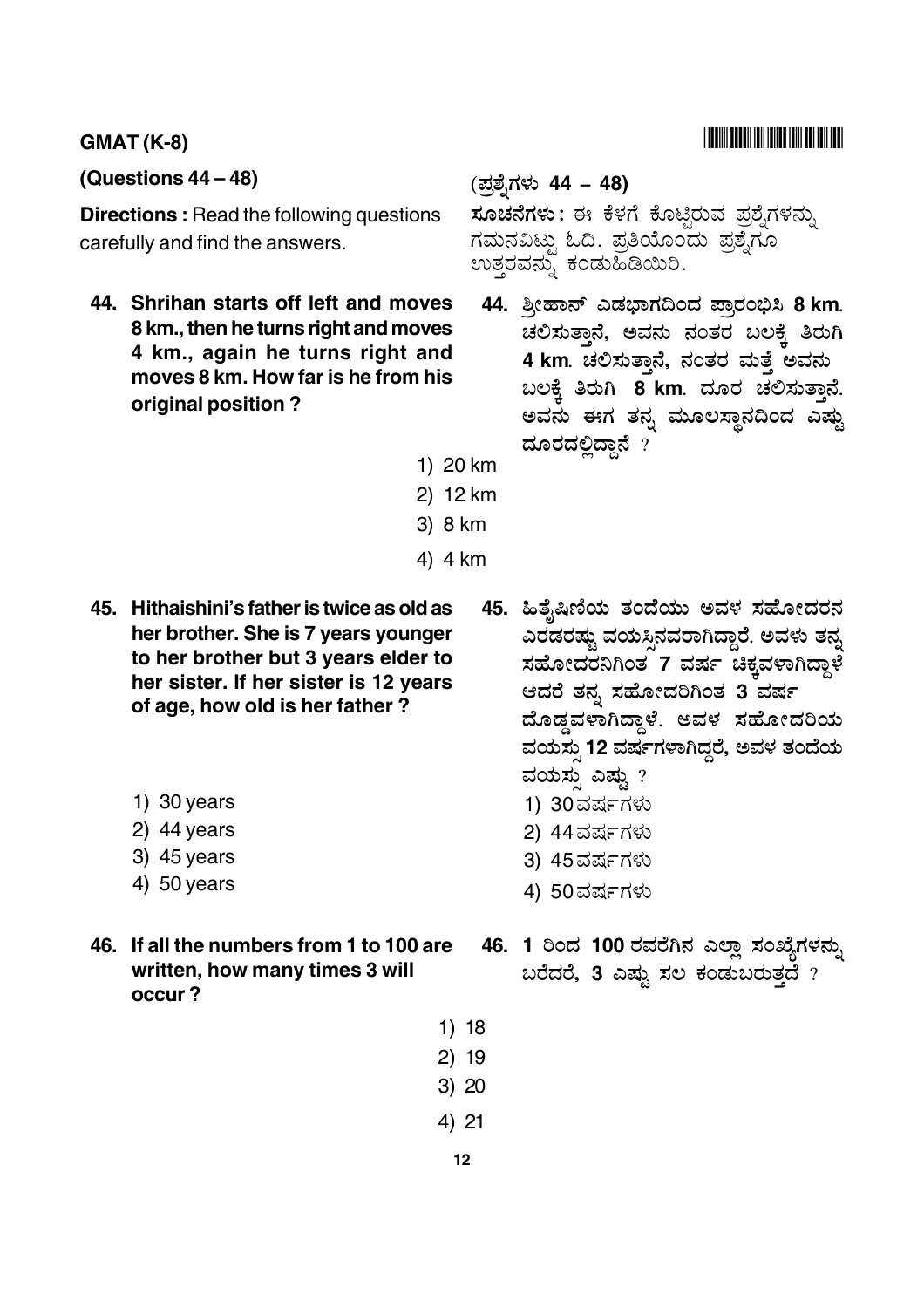- 47. Chitra is taller than Kaveri, Namana is shorter than Sneha, Chitra is shorter than Namana, Sneha is taller than Megha. Who is tallest among these?
	- 1) Sneha
	- 2) Namana
	- 3) Megha
	- 4) Chitra
- 48. Seven members are standing in a line in an army parade. Q is on the left hand side of R and right hand side of P. O is on right hand side of N and left hand of P. S is on right hand side of R and left hand side of T. Then who is in the centre of a line?
- 
- 47. ಚಿತ್ರಳು ಕಾವೇರಿಗಿಂತ ಎತ್ತರವಾಗಿದ್ದಾಳೆ, ನಮನಳು ಸ್ತೇಹಳಿಗಿಂತ ಕುಳ್ಳಗಿದ್ದಾಳೆ, ಚಿತ್ರಳು ನಮನಳಿಗಿಂತ ಕುಳ್ಳಗಿದ್ದಾಳೆ, ಸ್ನೇಹಳು ಮೇಘಳಿಗಿಂತ ಎತ್ತರವಾಗಿದ್ದಾಳೆ. ಇವರಲ್ಲಿ ಯಾರು ಅತ್ಯಂತ ಎತ್ತರವಾಗಿದ್ದಾರೆ ?
	- 1) ಸ್ಪೇಹ
	- 2) ನಮನ
	- 3) ಮೇಫ್
	- 4) ಚಿತ್ರ
- 48. ಸೇನೆಯ ಪೆರೆಡ್ ನಲ್ಲಿ ಏಳು ಜನರು ಒಂದು ಸಾಲಿನಲ್ಲಿ ನಿಂತಿರುತ್ತಾರೆ. Q ಎಂಬುವವನು Rನ ಎಡಭಾಗದಲ್ಲಿ ಮತ್ತು Pನ ಬಲಭಾಗದಲ್ಲಿ ನಿಂತಿದ್ದಾನೆ. O ಎಂಬುವವನು Nನ ಬಲಭಾಗದಲ್ಲಿ ಮತ್ತು Pನ ಎಡಭಾಗದಲ್ಲಿ ನಿಂತಿದ್ದಾನೆ. S ಎಂಬುವವನು Rನ ಬಲಭಾಗದಲ್ಲಿ ಮತ್ತು Tನ ಎಡಭಾಗದಲ್ಲಿ ನಿಂತಿದ್ದಾನೆ. ಹಾಗಾದರೆ ಈ ಸಾಲಿನ ಮಧ್ಯದಲ್ಲಿ ನಿಂತಿರುವವರು ಯಾರು?
- $1)$  S
- $2)$  T
- $3) P$
- $4)$  Q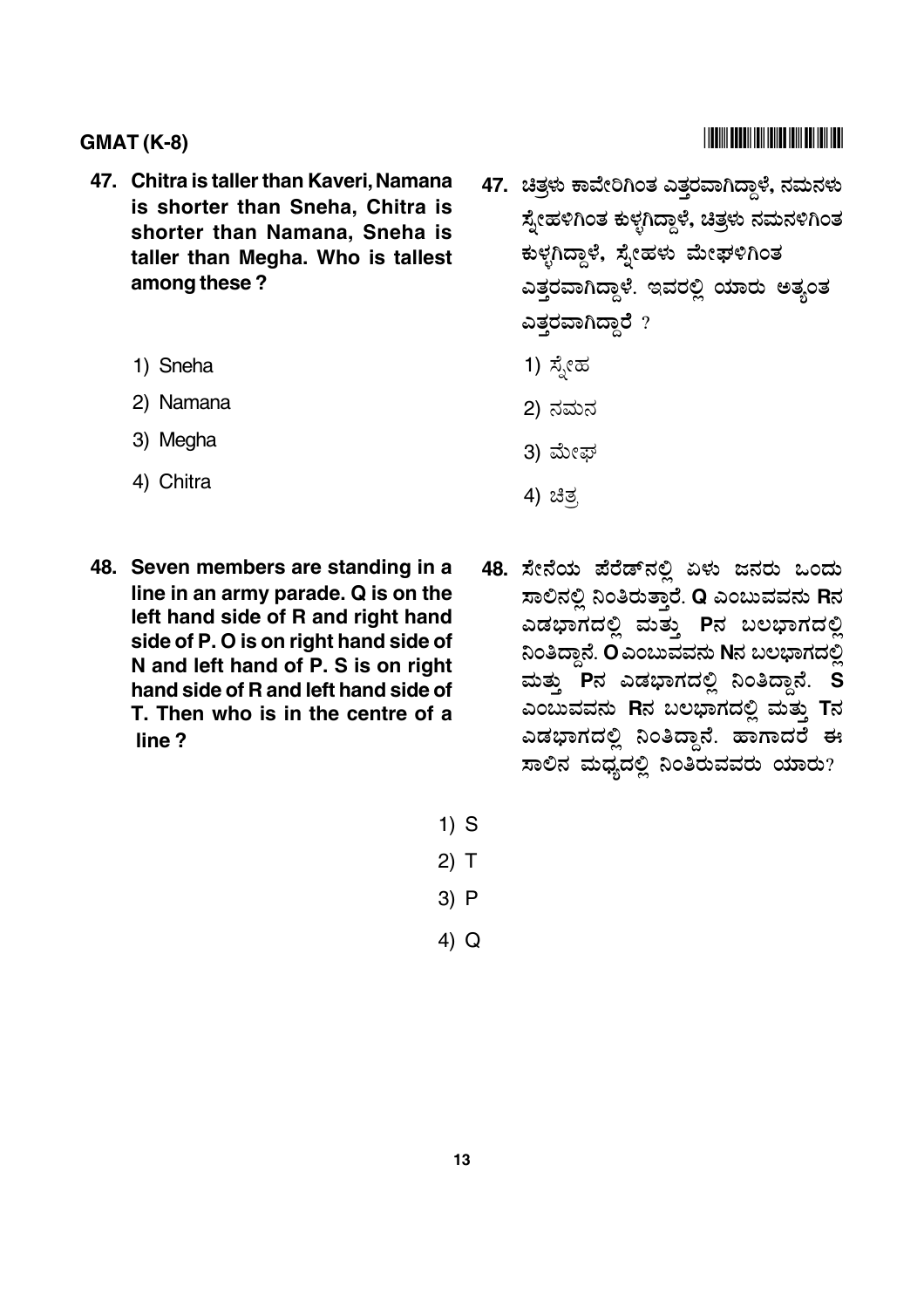#### **GMAT (K-8)**

#### **(Questions 49 – 52)**

**Directions : Identify the number of specified** geometric shapes in the given diagram and mark the correct answer.

**49. How many Triangles are there in the given figure ?**

> ಕೆಳಗೆ ಕೊಟಿರುವ ಆಕೃತಿಯಲಿ ಎಷು ತ್ತಿಭುಜಗಳಿವೆ  $?$



# ?#( 4% & **49 – 52)**

: % & @ - - ?+ )\* ?+ .<br>ಜಾಮಿತಿಯ ಆಕೃತಿಗಳ ಸಂಖೆಯನ್ನು ಕಂಡುಹಿಡಿದು. ..<br>ಉತ್ತರವನ್ನು ಗುರುತಿಸಿ.

**50. How many Rectangles are there in the given figure ?**

ಕೆಳಗೆ ಕೊಟಿರುವ ಆಕ್ಷತಿಯಲಿ ಎಷು ಆಯತಗಳಿವೆ $_2$ 



**51. How many Squares are there in the given figure ?**

ಕೆಳಗೆ ಕೊಟಿರುವ ಆಕ್ರತಿಯಲಿ ಎಷ್ತು ಚೌಕಗಳಿವೆ ?



**52. How many Semicircles are there in the given figure ?**

ಕೆಳಗೆ ಕೊಟಿರುವ ಆಕ್ತತಿಯಲಿ ಎಷ<mark>ು</mark> ಅರ್ಧವೃತ್ತಗಳಿವೆ  $?$ 

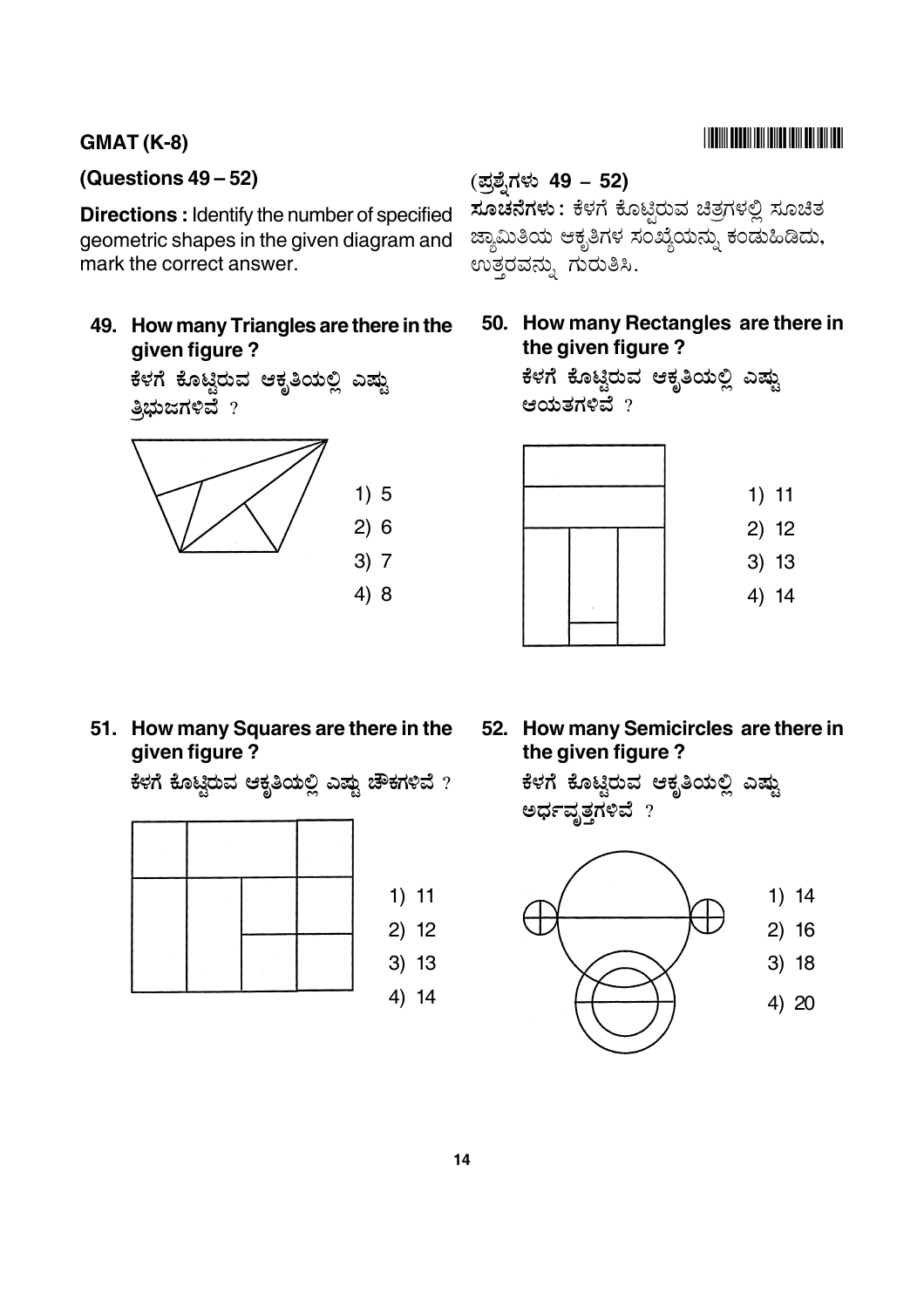#### **GMAT (K-8)**

#### **(Questions 53 – 56)**

**Directions :**In the following questions a word is written according to some code. In each question a word is given and find how this can be written in the same code.

**53. If HORSE is coded as UBEFR, then DONKEY can be coded as**

 $H$ ORSE ಎಂಬ ಪದವನ್ನು UBEFR ಎಂದು ಸಂಕೇತಿಕರಿಸಿದರೆ, DONKEY ಎಂಬ ಪದವನ್ನು ಹೀಗೆ ಸಂಕೇತಿಸಬಹುದು.

- 1) LRXQBA
- 2) QBALXR
- 3) QABXRL
- 4) QBAXRL
- **55. If CHILD is coded as xsrow, then BEAK can be coded as**

 $CHILD$  ಎಂಬ ಪದವನ್ನು xsrow ಎಂದು ಸಂಕೇತಿಕರಿಸಿದರೆ, BEAK ಎಂಬ ಪದವನ್ನು ಹೀಗೆ ಸಂಕೇತಿಸಬಹುದು

- 1) zyvp
- 2) yvzp
- 3) yvzq
- 4) pvyz

#### ?#( 4% & **53 – 56)**

**ಸೂಚನೆಗಳು**: ಈ ಕೆಳಗಿನ ಪಶೆ.ಗಳ ಒಂದು ಪದವನು. .<br>ಸಾಂಕೇತಿಕ ಭಾಷೆಯಲ್ಲಿ ಬರೆಯಲಾಗಿದೆ. ಅದನ್ನು ಅದೇ .<br>ಸಾಂಕೇತಿಕ ಬಾಷೆಯಲಿ ಹೇಗೆ ಬರೆಯಬಹುದೆಂಬುದನು. .<br>ಕಂಡುಹಿಡಿದು ಪರ್ಯಾಯಗಳಲಿ ಗುರುತಿಸಿ.

- **54. If GLUCOSE is coded as TOFXLHV, then HORLICKS can be coded as**  $GLUCOSE$  ಎಂಬ ಪದವನ್ನು TOFXLHV ಎಂದು ಸಂಕೇತಿಕರಿಸಿದರೆ HORLICKSಎಂಬ ಪದವನ್ನು ಹೀಗೆ ಸಂಕೇತಿಸಬಹುದು.
	- 1) SLIXROHP
	- 2) HPXROSLI
	- 3) SLIORXPH
	- 4) SLORIPXH

**56. If DHARWAD is coded as 23, 19, 26, 9, 4, 26, 23, then KALBURGI can be coded as DHARWAD** '# 4**23, 19,** .<br>26, 9, 4, 26, 23 ಎಂದು ಸಂಕೇತಿಕರಿಸಿದರೆ, KALBURGI ಎಂಬ ಪದವನ್ನು ಹೀಗೆ ಸಂಕೇತಿಸಬಹುದು 1) 16, 26, 15, 25, 6, 9, 20, 18

- 2) 11, 1, 12, 2, 21, 18, 7, 9
- 3) 16, 26, 15, 24, 6, 18, 20, 19
- 4) 16, 26, 15, 25, 9, 6, 18, 20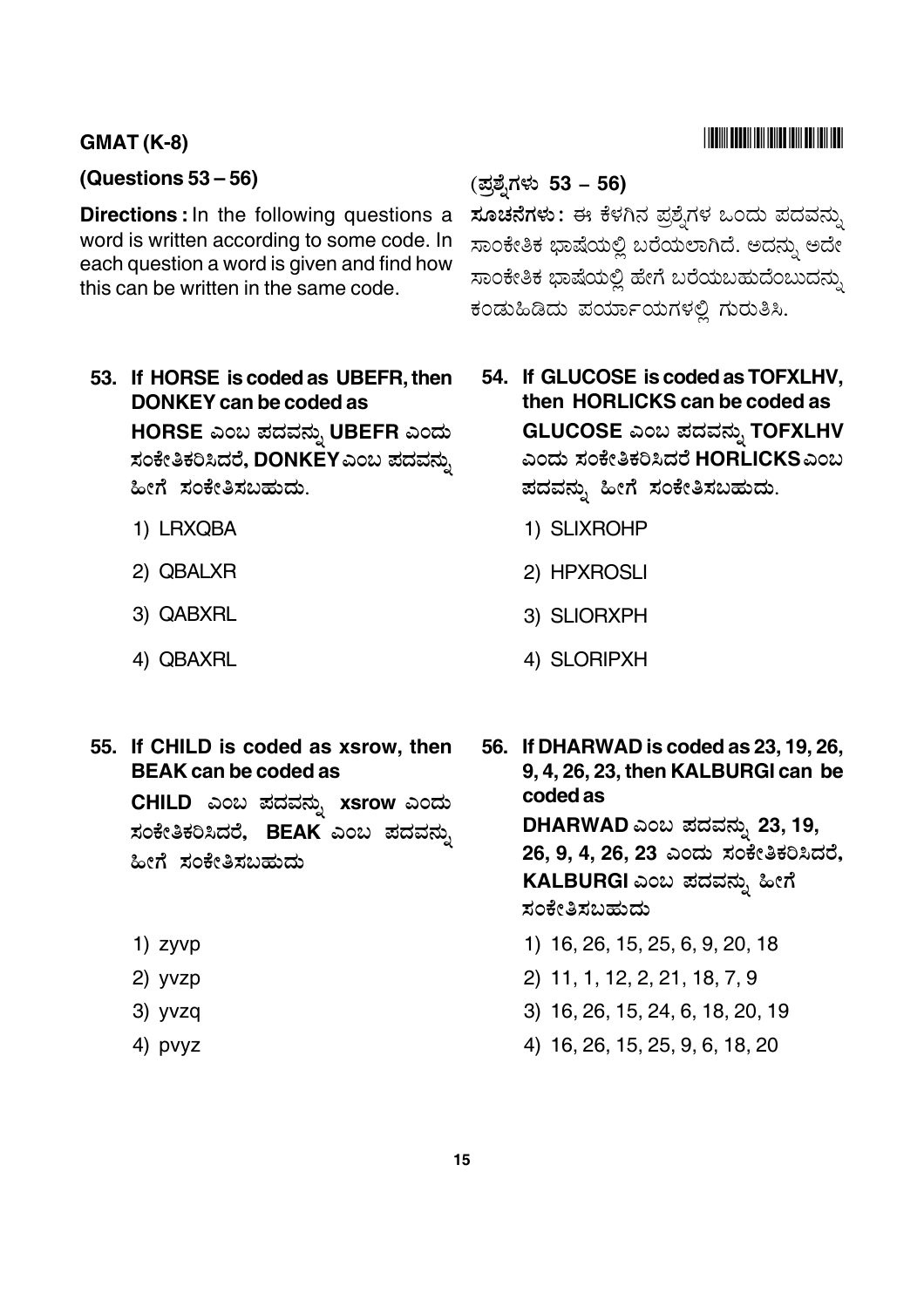## $GMAT (K-8)$

## **(Questions 57 – 61)**

**Directions :**In the questions below the numbers in the figures are related. Identify their relationship and find the missing numbers in the given figures.

# ?# (4% & **57 – 61)**

\_\_\_\_<br>**ಸೂಚನೆಗಳು** : ಈ ಕೆಳಗೆ ಕೊಟಿರುವ ಪಶೆ.ಗಳಲಿ. ಆಕೃತಿಗಳಲಿರುವ ಸಂಖೆ.ಗಳು ಹೊಂದಿರುವ ಸಂಬಂದವನು. ಸೂಚಿಸುತದೆ. ಈ ಸಂಬಂದವನು. ಗುರುತಿಸಿ ಚಿತಗಳಲಿ ಬಿಟು ಹೋಗಿರುವ .<br>ಸಂಖೆ.ಗಳನ್ನು ಕಂಡು ಹಿಡಿಯಿರಿ.









- 2) 25
- 3) 26
- 4) 50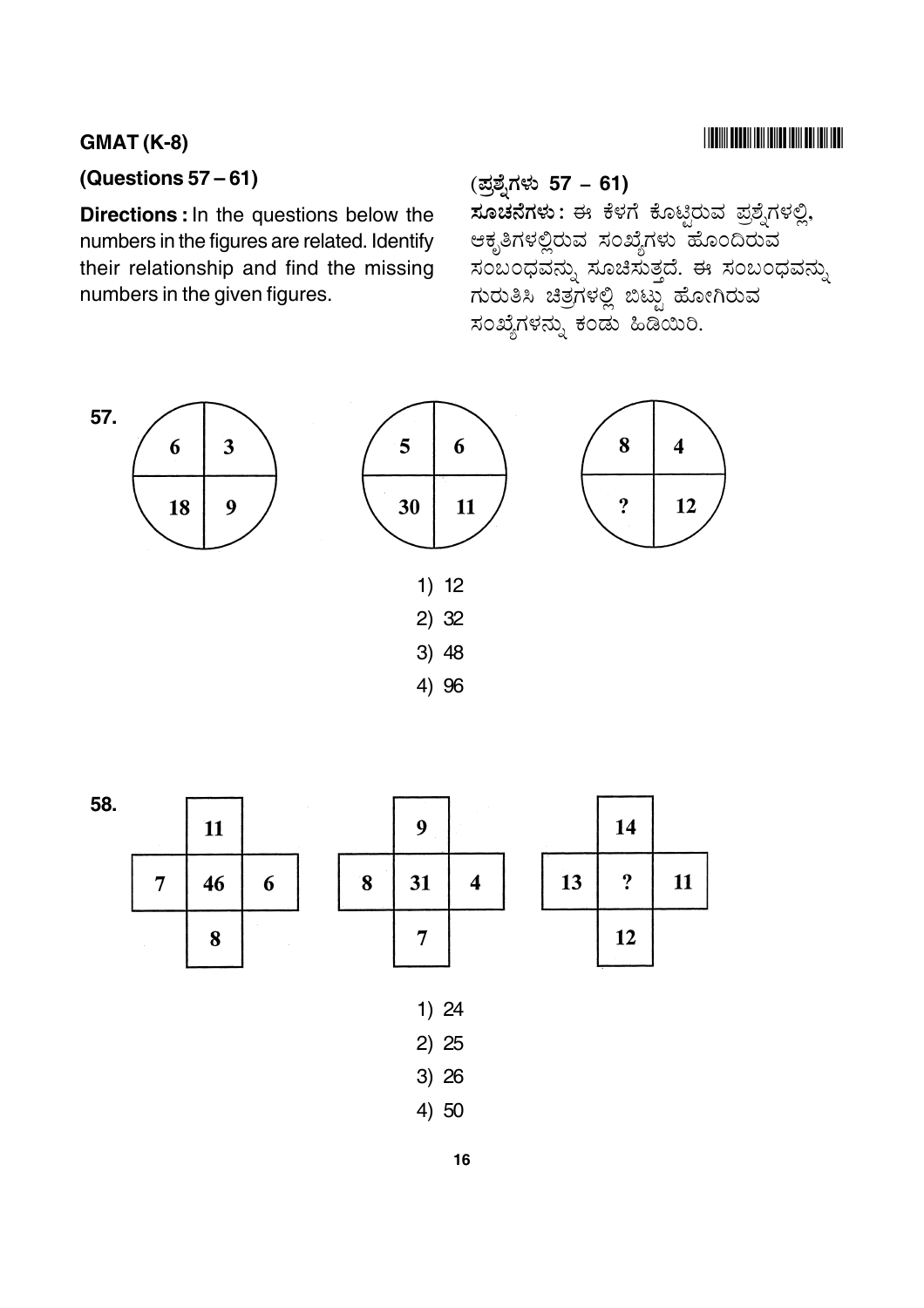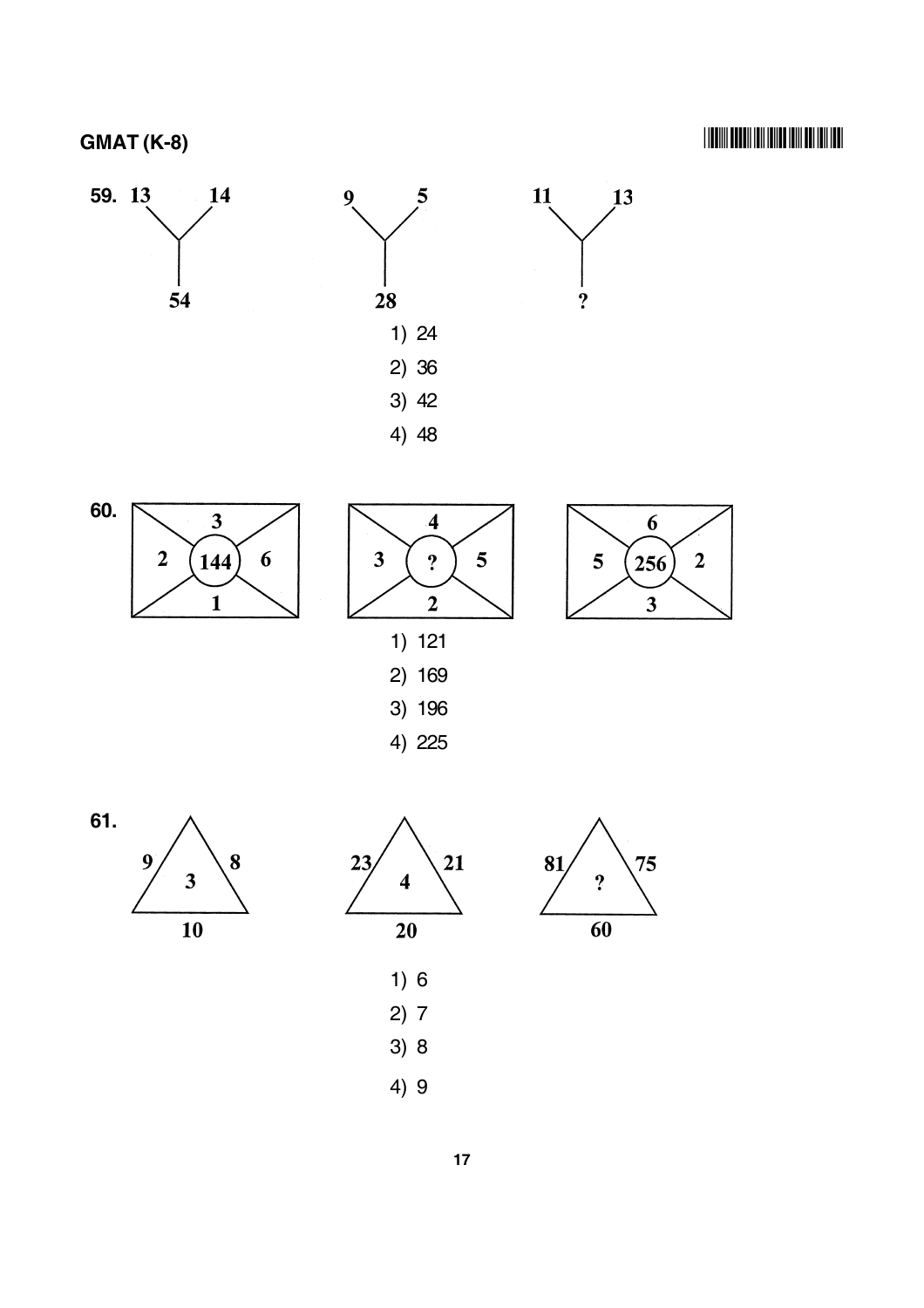## 

#### **GMAT (K-8)**

#### (Questions  $62 - 65$ )

Directions : In column - I words are given. Their codes are given under column  $-$  II following the same order as in column  $-1$ . Find the codes for the letters of words in column - I and find the codes for given words in the questions.

#### (ಪ್ರಶ್ನೆಗಳು 62 – 65)

ಸೂಚನೆಗಳು : ಸ್ಗಂಭ - I ರ ಕೆಳಗೆ ಪದಗಳನ್ನು ಕೊಟ್ಟಿದೆ. ಈ ಪದಗಳ ಸಂಕೇತಗಳನ್ನು ಸ್ತಂಭ – IIರ ಕೆಳಗೆ ಕೊಟ್ಟಿದೆ. ಈ ಸಂಕೇತಗಳು ಸ್ತಂಭ - I ರ ಪದಗಳಲ್ಲಿರುವ ಅಕ್ಷರಗಳಿಗೆ ಅನುಕ್ರಮವಾಗಿವೆ. ಸ್ತಂಭ –1ರಲ್ಲಿರುವ ಪದಗಳ ಅಕ್ಷರಗಳಿಗೆ ಸಂಕೇತವನ್ನು ಕಂಡು ಹಿಡಿದು ಪ್ರಶ್ನೆಗಳಲ್ಲಿ ಕೊಟ್ಟಿರುವ ಪದಗಳಿಗೆ ಸಂಕೇತವನ್ನು ಗುರುತಿಸಿ.

| Column-I<br>ಸ್ತಂಭ – I | Column-II<br><u> ಸ್ತ</u> ಂಭ – II   |
|-----------------------|------------------------------------|
| GOLF                  | $%$ ! @ #                          |
| <b>RADIO</b>          | $8 + $0!$                          |
| <b>TENNIS</b>         | $? \& \oslash @ \oslash @ \oslash$ |
| <b>VISION</b>         | $\mu$ ® © ® ! Ø                    |

62. FIRE

63. GOAT

| 1) # $\varnothing$ & $\epsilon$ | $1) + ! \% ?$ |
|---------------------------------|---------------|
| $2)$ # ! \$ @                   | 2) € % \$ +   |
| 3) & # $\circledR$ $\in$        | 3) $\%$ ! + ? |
| 4) # $\circledcirc$ & $\in$     | 4) % ! ? +    |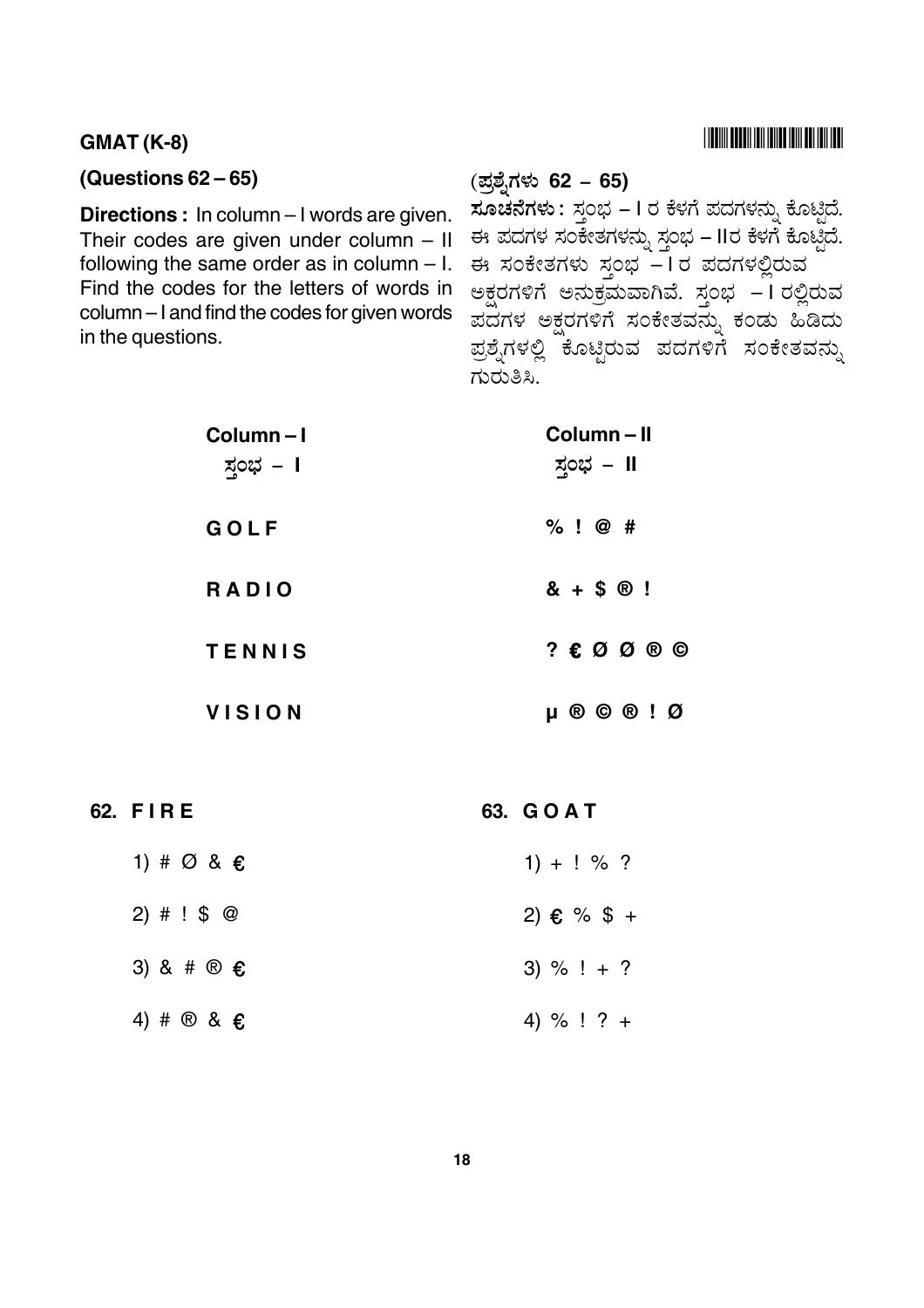#### **GMAT (K-8)** -

## **64. R E V I S E**

- 1) &  $\varepsilon \mu \odot \varepsilon$  \$
- 2) & \$ μ © \$ €
- 3) # © μ ! ® ©
- 4) &  $\varepsilon \mu \otimes \mathbb{O} \varepsilon$

65. The code ? &  $\epsilon$  + ? represents **the word** ಸಂಕೇತ ? & **€ + ?** ಸೂಚಿಸುವ ಪದ

1) T R E A T

2) T R A D E

- 3) L E A S T
- 4) L E A V E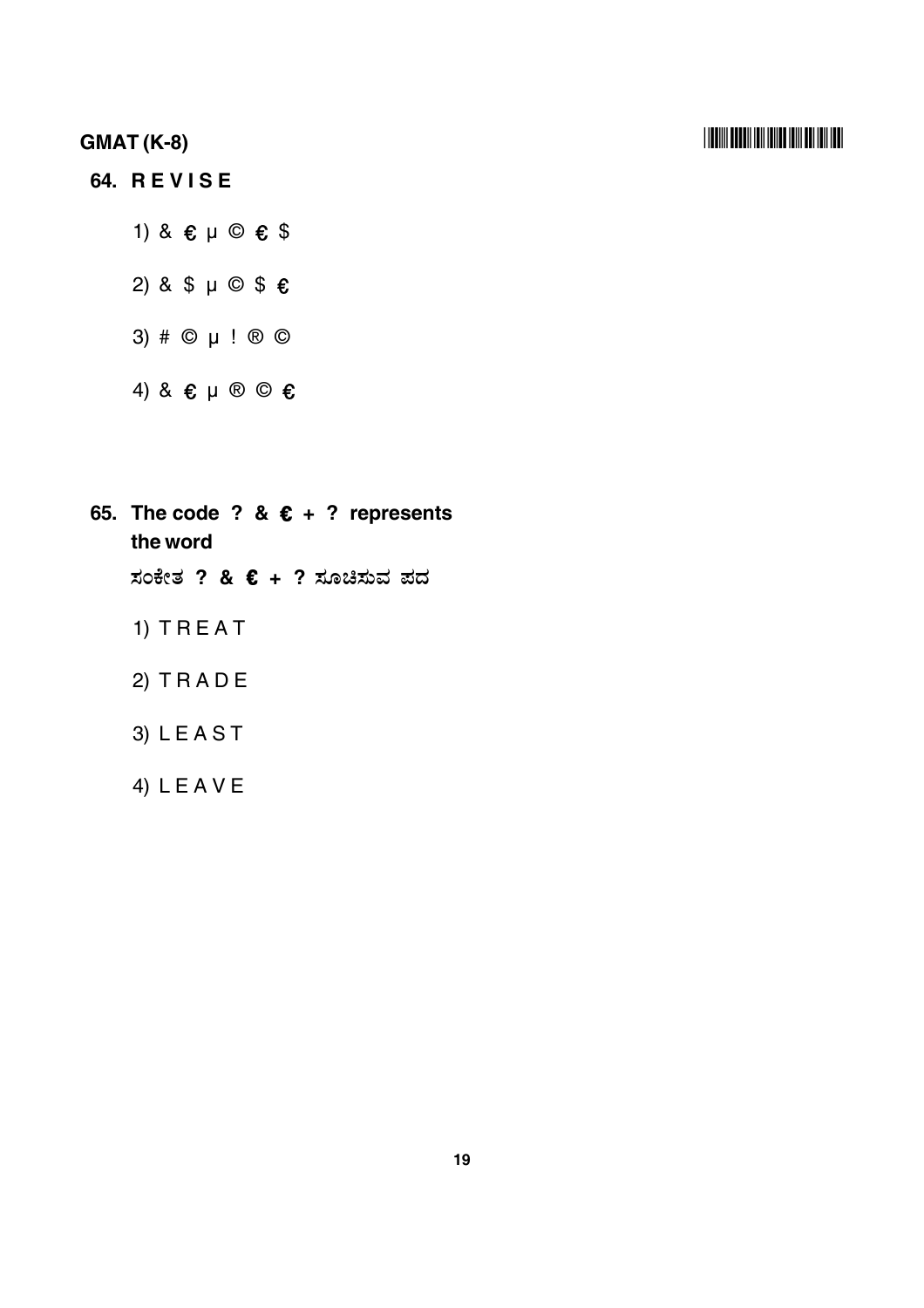## $GMAT (K-8)$

**66.**

## **(Questions 66 – 69)**

**Directions :** In questions given part of the figure is missing. Identify the missing part from among the given choices under each question.

## ?#( 4% & **66 – 69)**

್ತ್ತ್ನ<br>**ಸೂಚನೆಗಳು :** ಈ ಕೆಳಗಿನ ಪಶೆ.ಗಳಲಿ ಆಕ.ತಿಯ ಒಂದು ಬಾಗ ಅಪೂರ್ಣವಾಗಿದೆ. ಅದನು ಪತಿಯೊಂದು ಪ್ರಶ್ನೆಯ ಕೆಳಗೆ ಕೊಟ್ಟಿರುವ ನಾಲ್ಕು ಪರ್ಯಾಯಗಳಿಂದ  $R$  $\sim$  $8.$ 



1)















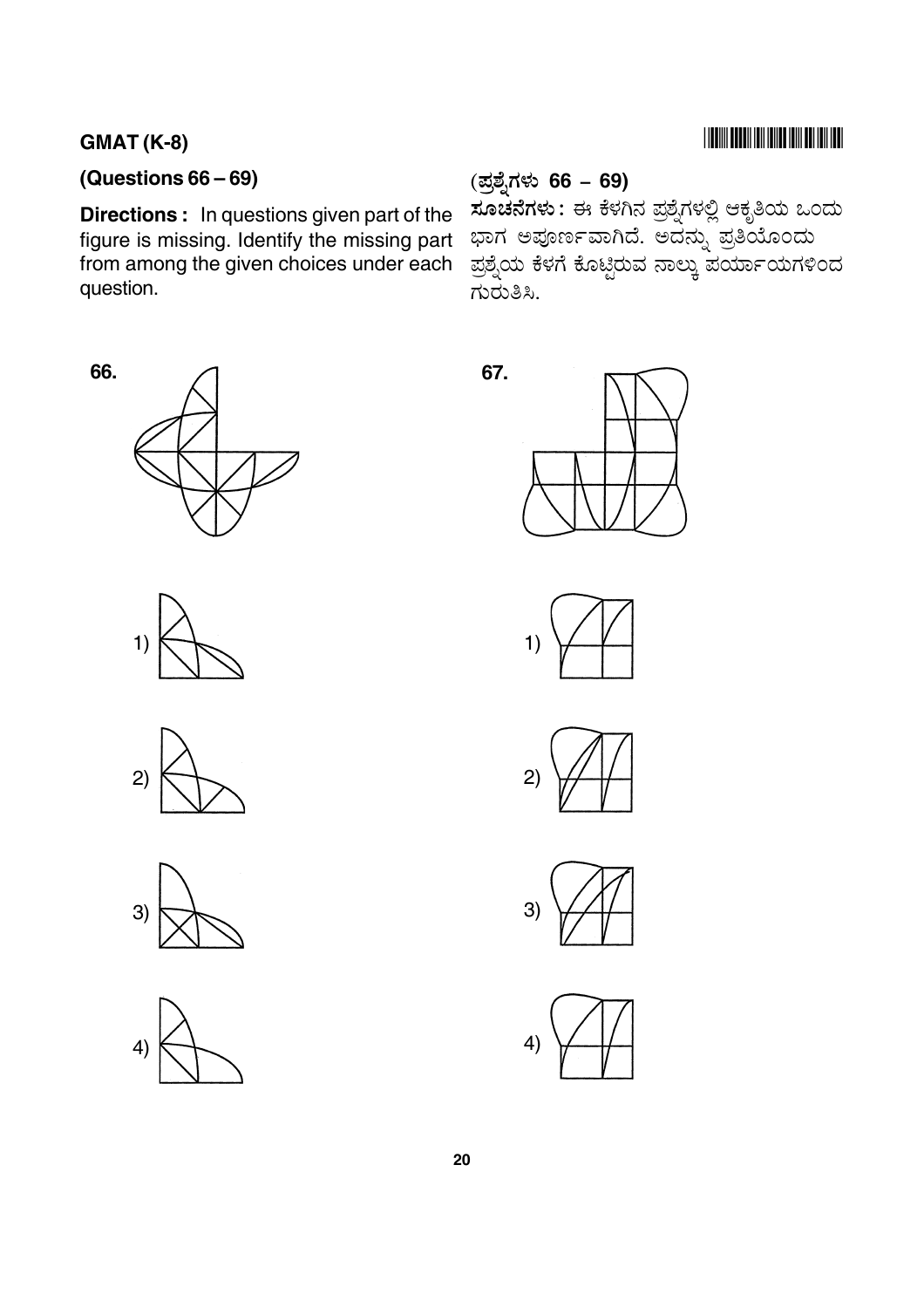## -



















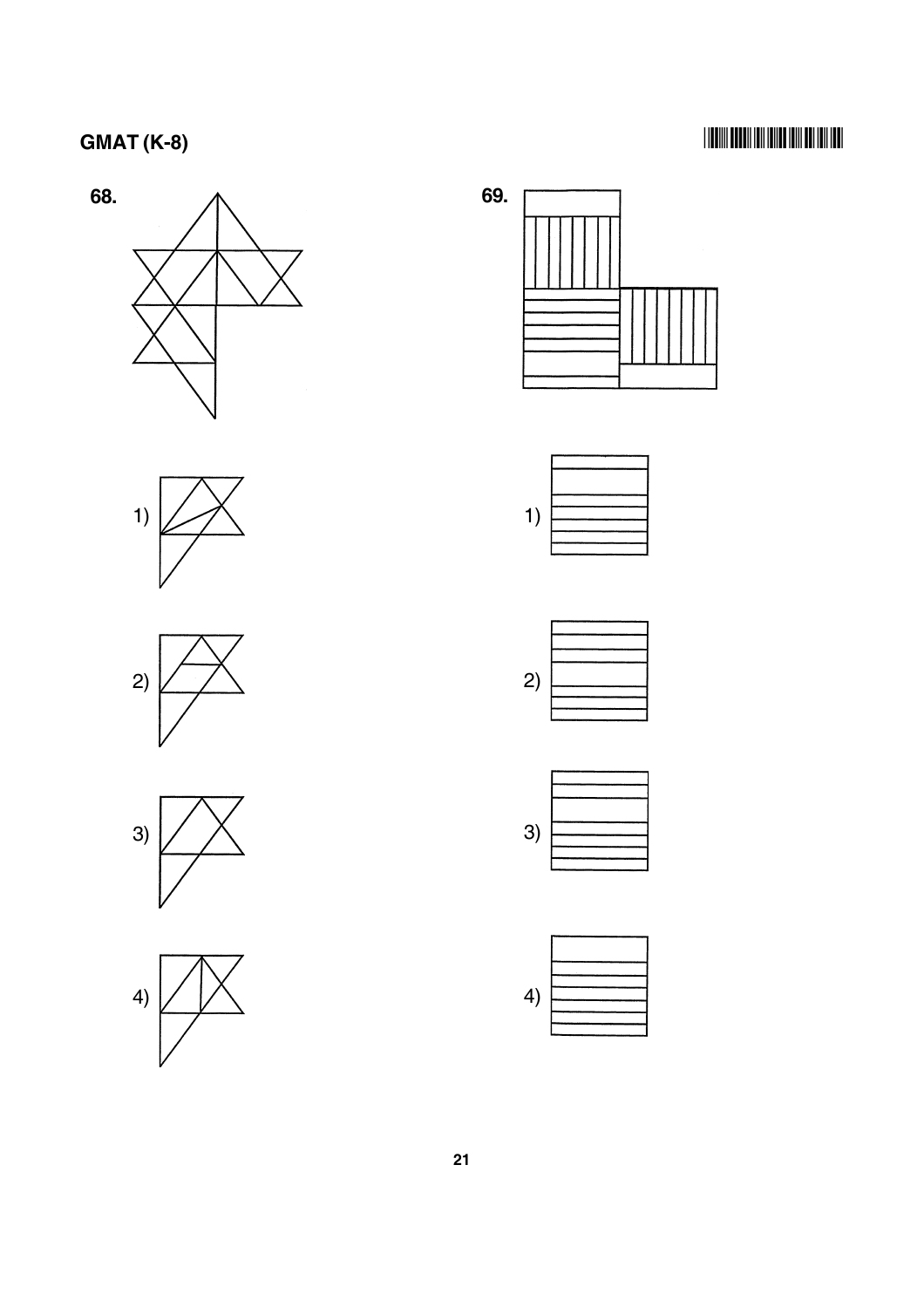## $GMAT (K-8)$

## **(Questions 70 – 73)**

**Directions :** In each of the questions there are four figures. Among these three are alike in some way, while one is different. Find the figure which is different.

## ?#( 4% & **70 – 73)**

<mark>ಸೂಚನೆಗಳು :</mark> ಈ ಕೆಳಗಿನ ಪಶೆ.ಗಳಲಿ ಪ್ರತಿಯೊಂದರಲ್ಲಿಯೂ ನಾಲ್ಕು ಆಕೃತಿಗಳಿವೆ. ಇವುಗಳ ಪ್ರಕಿ ಮೂರು ಒಂದು ರೀತಿಯಲ ಸದಶವಾಗಿವೆ. ಆದರೆ ಒಂದು ಮಾತ ವಿಬಿನವಾಗಿದೆ. ಈ ವಿಬಿನ ವಾಗಿರುವುದನು. .<br>ಕಂಡು ಹಿಡಿಯಿರಿ.

 $=$ 

 $\mathbf X$ 

 $\ddot{}$ 



**22**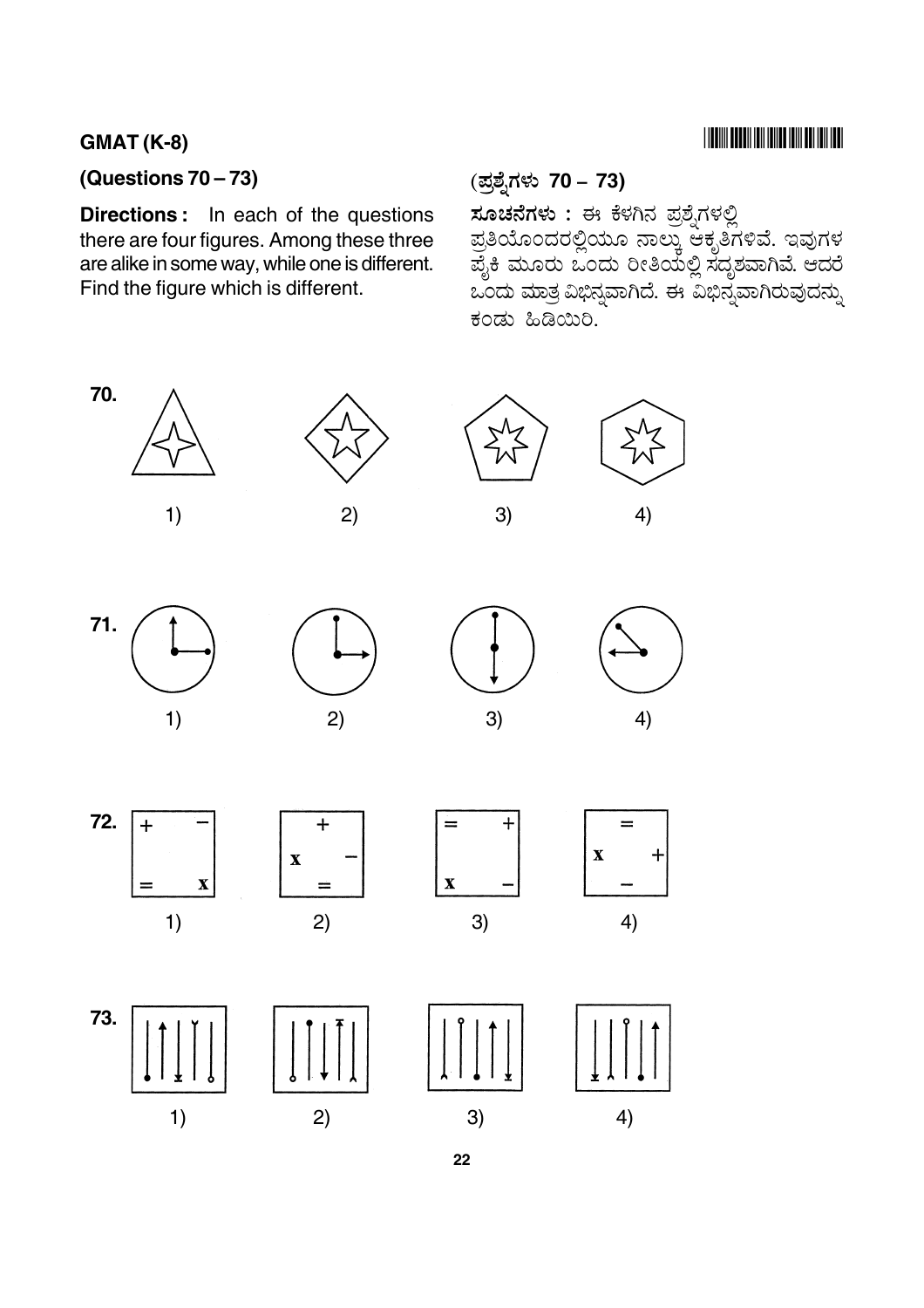#### **GMAT (K-8)** -

## **(Questions 74 – 77)**

**Directions :** In the questions given there are figures/words to the top/left of the mirror indicated by lines and their mirror images are given in one of the four figures/ words to the right of these. Find the exact mirror image of each figure/word.

# ?#( 4% & **74 – 77)**

<mark>ಸೂಚನೆಗಳು :</mark> ಕೊಟಿರುವ ಪಶೆ.ಗಳಲಿ. ರೇಖೆಗಳ ಮೇಲಾಗ/ಎಡಬಾಗದಲಿರುವ ಚಿತ್ರಪದಗಳ ದರ್ಪಣ ಪತಿಬಿಂಬಗಳನು. ಬಲಬಾಗದಲಿ ತೊಡಲಾಗಿದೆ. ಈ \_<br>ಎಡಬಾಗದಲಿರುವ ಪತಿಚಿತ ⁄ಪದದ ಸರಿಯಾದ ದರ್ಪಣ ಪ್ರತಿಬಿಂಬವನ್ನು ಕೊಟ್ಟಿರುವ ಆಯ್ಕೆಗಳಿಂದ .<br>ಕಂಡುಹಿಡಿಯಿರಿ.

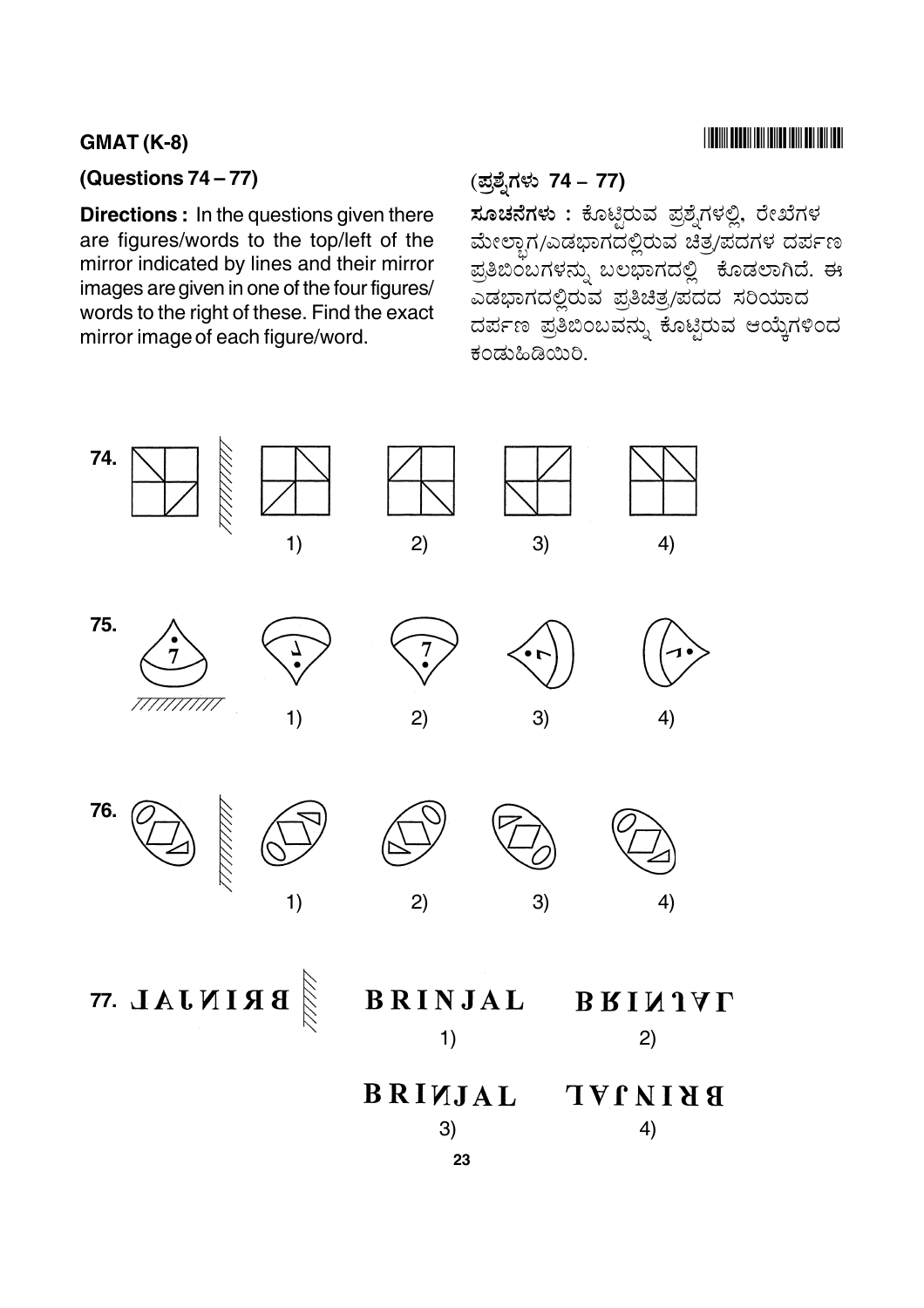## $GMAT (K-8)$

#### **(Questions 78 – 82)**

**Directions :** In the questions there is some relationship between the first two figures. The same relationship holds good for the second set of figures of which one is missing. This missing figure is given as one of the four alternatives. Find the correct answer.

#### ?#( 4% & **78 – 82)**

: % & @ - -ಕೊಟಿರುವ ಪ್ರತಿಯೊಂದು ಪಶೆ.ಯಲಿಯೂ ಮೊದಲಿನ ಎರಡು ಆಕೃತಿಗಳಿಗೆ ಸಂಬಂದವಿದೆ. ಇದೇ ಸಂಬಂದವು ಎರಡನೇ ವರ್ಗದ ಎರಡು ಆಕತಿಗಳಲಿದೆ. ಒಂದನು ಕೊಟಿರುವದಿಲ. ಪ್ರತಿಯೊಂದು ಪಶ್ರೆಯ ಕೆಳಗೆ ಕೊಟಿರುವ <u>ನಾಲ್ತು</u> ಪರ್ಯಾಯಗಳಲ್ಲಿ ಸರಿಯಾದುದನ್ನು ಆಯ್ಕೆಮಾಡಿ.







**24**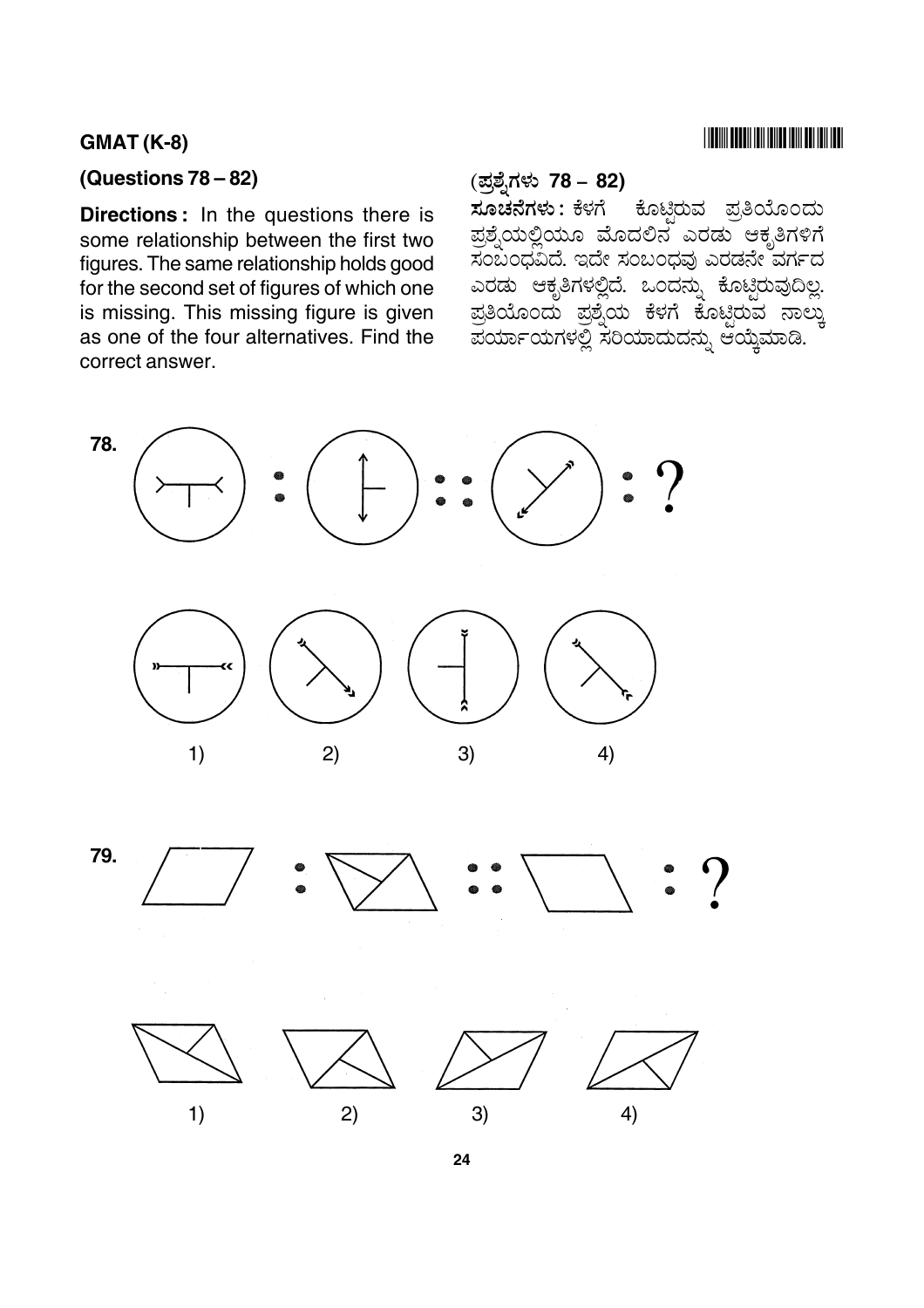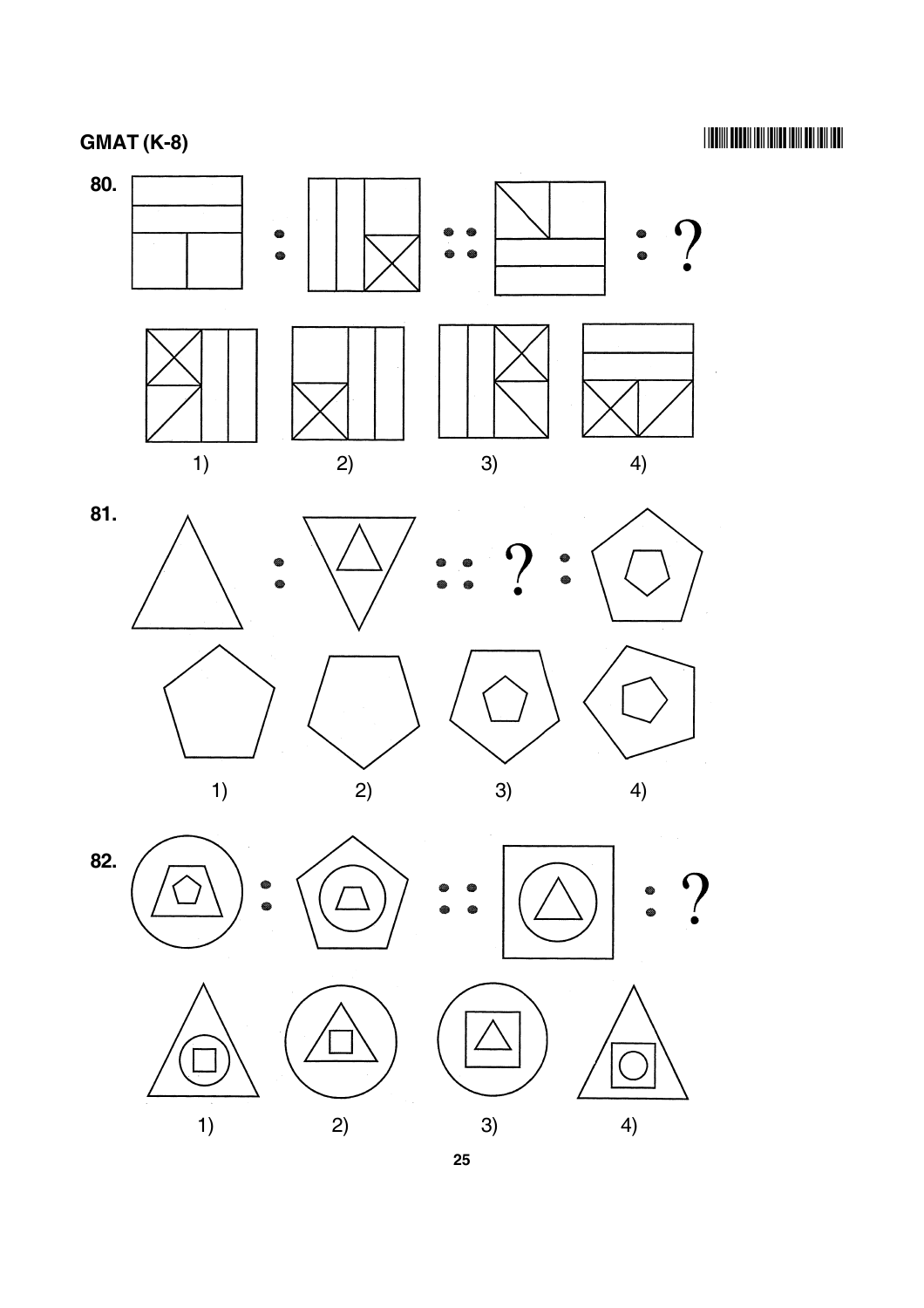## $GMAT (K-8)$

#### **(Questions 83 – 86)**

**Directions :** In the questions given how a sheet of paper is folded and punched is shown by figures. If the paper is unfolded how does it appear ? Select the correct answer from among the alternatives given.

#### ?#( 4% & **83 – 86)**

: % & @ - )\* 6 - ಹಾಳೆಯನು ಮಡಿಸಿ ರಂದ ಮಾಡಿರುವುದನು. ಚಿತಗಳ ಮೂಲಕ ತೋರಿಸಿದೆ. ಮನಃ ಹಾಳೆಯನ್ನು ಬಿಡಿಸಿದಾಗ ಅದು ಹೇಗೆ ಕಾಣುತ್ತದೆ ? ಎಂಬುದನ್ನು ನಾಲ್ಕು ಪರ್ಯಾಯಗಳಿಂದ ಆಯ್ಕೆ ಮಾಡಿ.

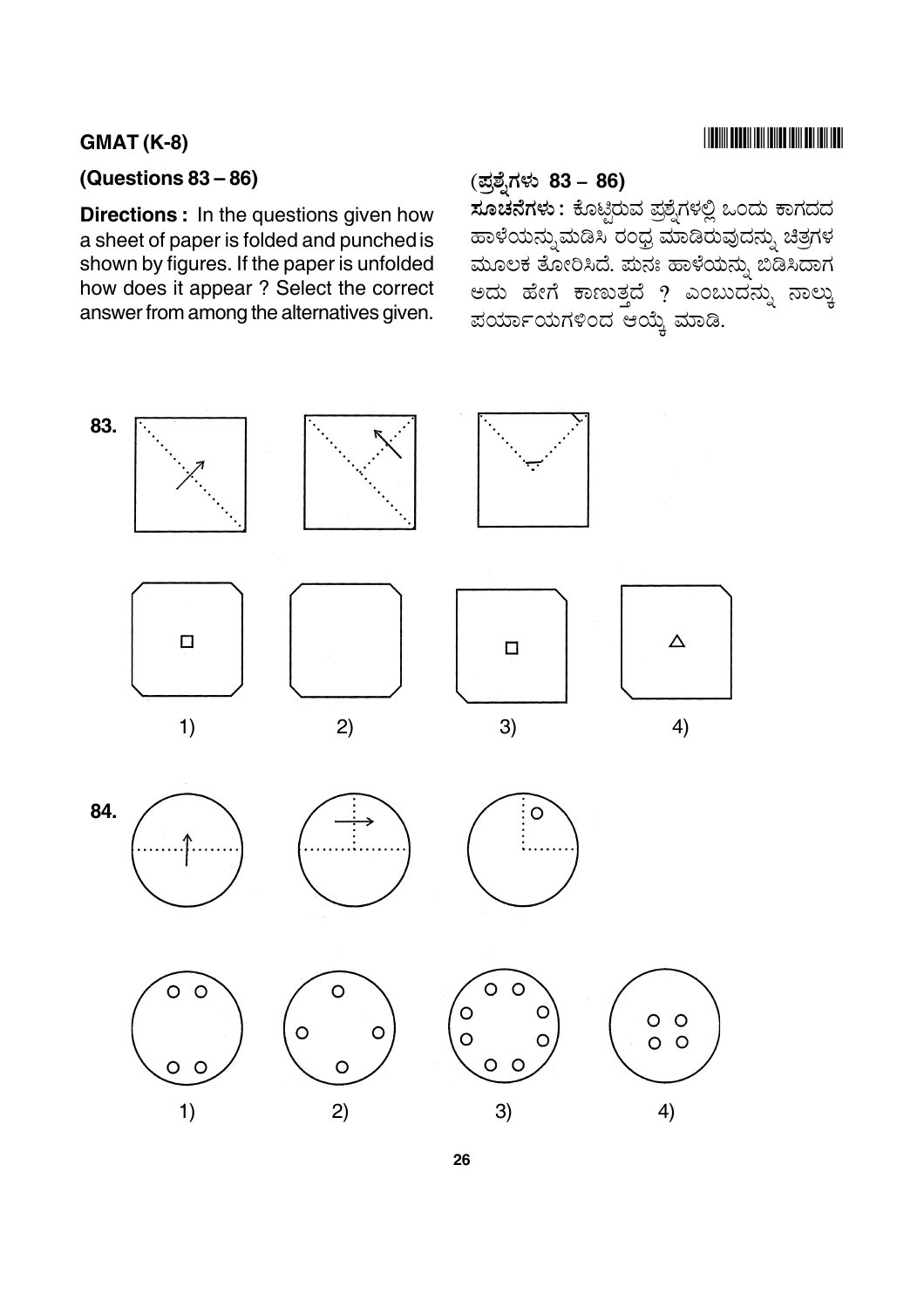## -

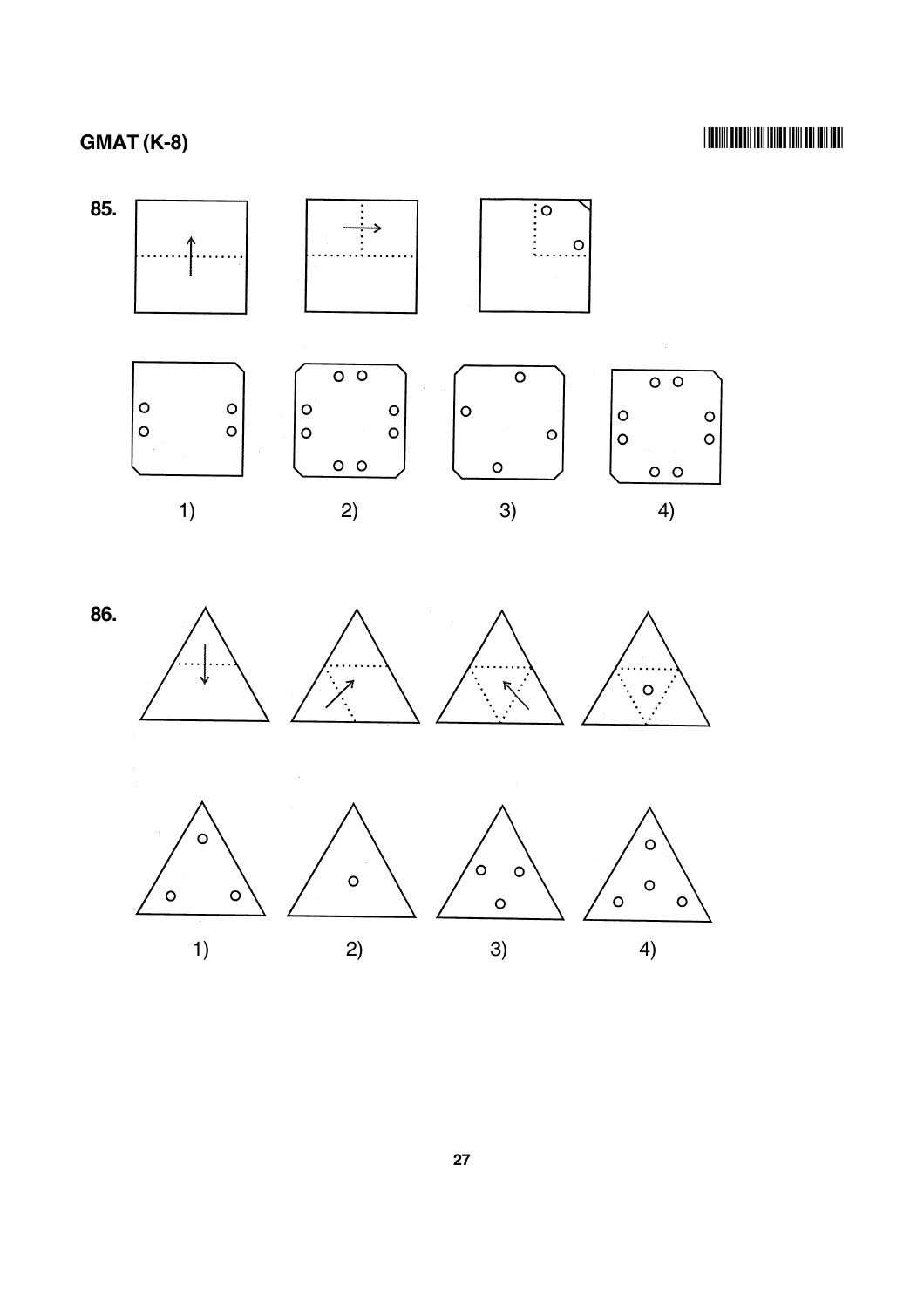### $GMAT (K-8)$

### **(Questions 87 – 90)**

**Directions :** The questions given consist of series of figures which are incomplete, in order to complete the series, select the correct figure from the given choices.

#### ?#( 4% & **87 – 90)**

.\_ ್ನ<br>**ಸೂಚನೆಗಳು :** ಕೊಟಿರುವ ಪಶೆ.ಗಳಲಿ ಆಕೃತಿಗಳ .<br>ಶೇಣಿಯನು, ಕೊಡಲಾಗಿದೆ. ಇದು ಪೂರ್ಣ ಶೇಣಿಯಲ. \_<br>ಪತಿ ಪಶೆ.ಯಲಿ ಶೇಣಿಯನು. ಮೂರ್ಣಗೊಳಿಸಲು ್ಯಾಪ್ತ್ರವ ಸಾಲ್ಕು ಪರ್ಯಾಯಗಳಲ್ಲಿ ಸರಿಯಾದ ಆಕೃತಿಯನ್ನು ಆಯ್ಕೆ ಮಾಡಿ.



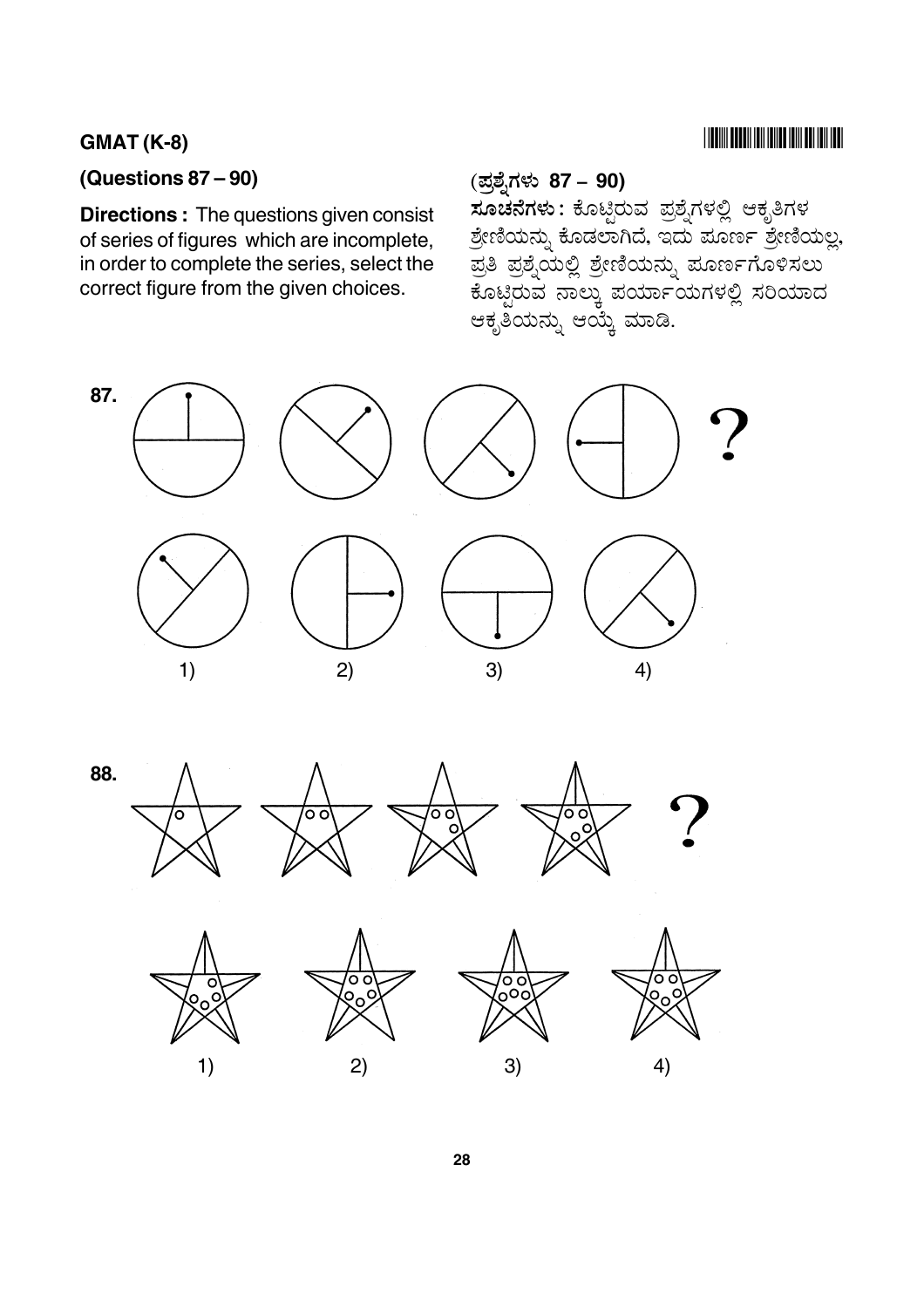

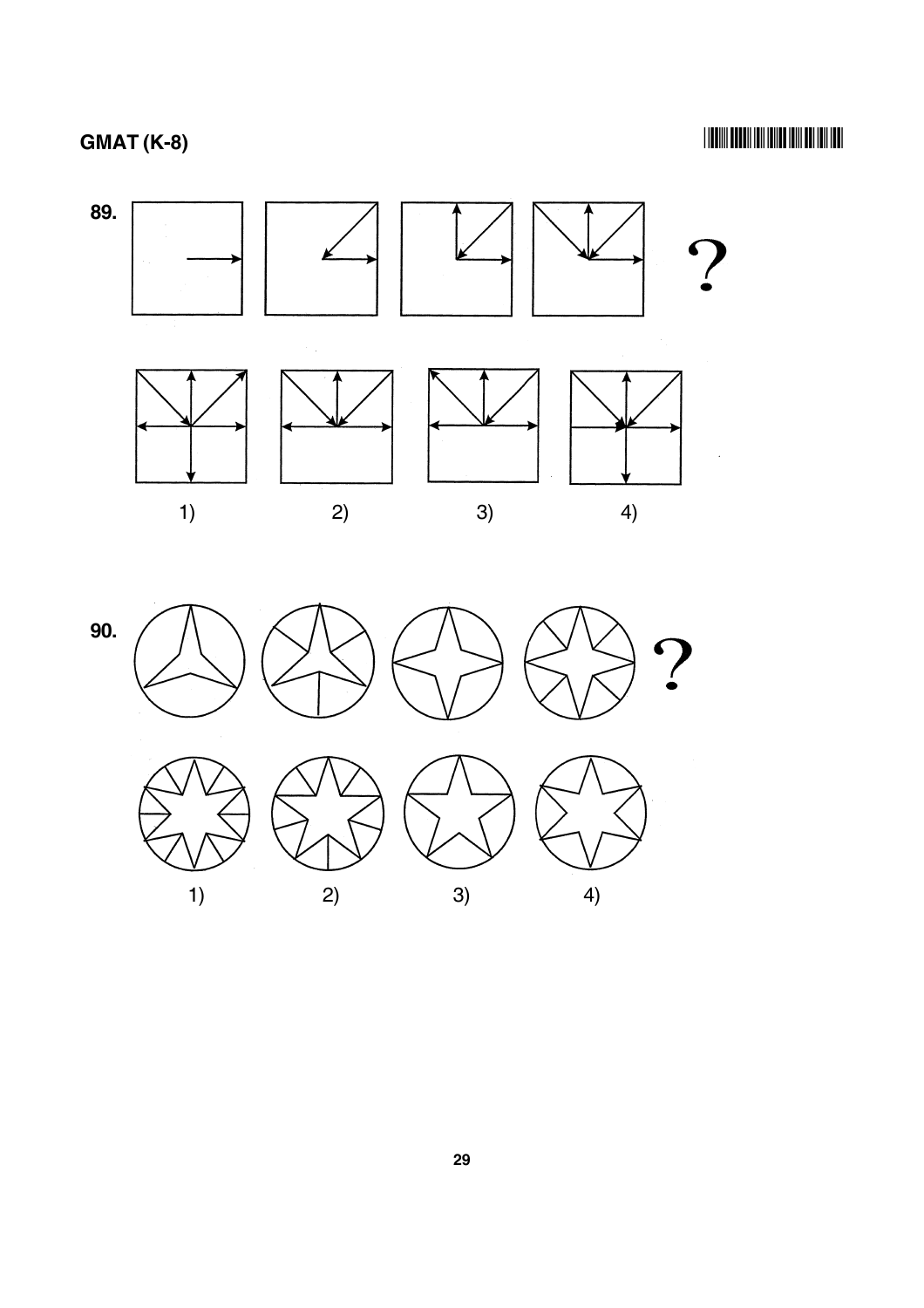# 

## **SPACE FOR ROUGH WORK** ಚಿತ್ತು ಬರಹಕ್ಕಾಗಿ ಸ್ಥಳ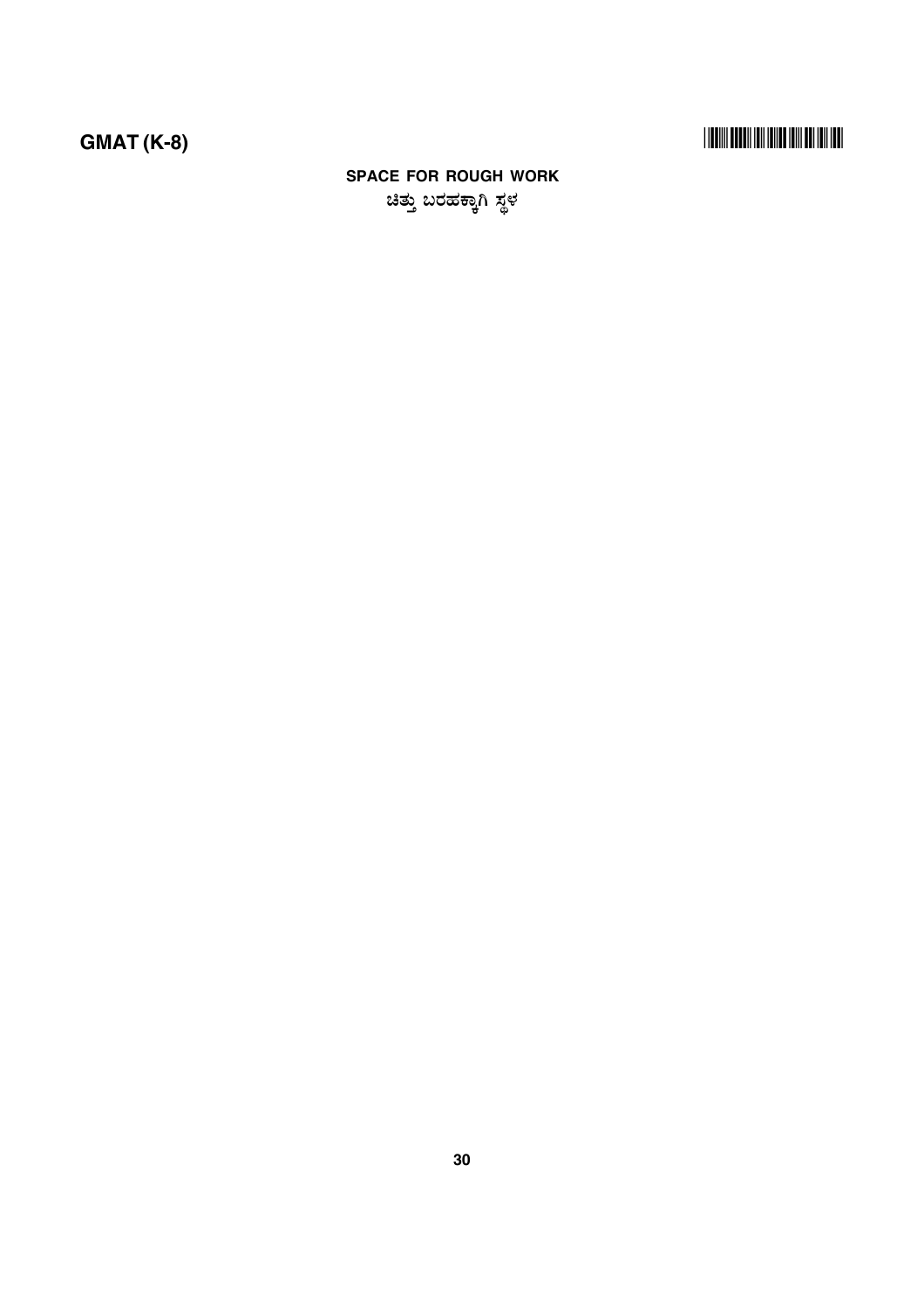# 

## **SPACE FOR ROUGH WORK** ಚಿತ್ತು ಬರಹಕ್ಕಾಗಿ ಸ್ಥಳ